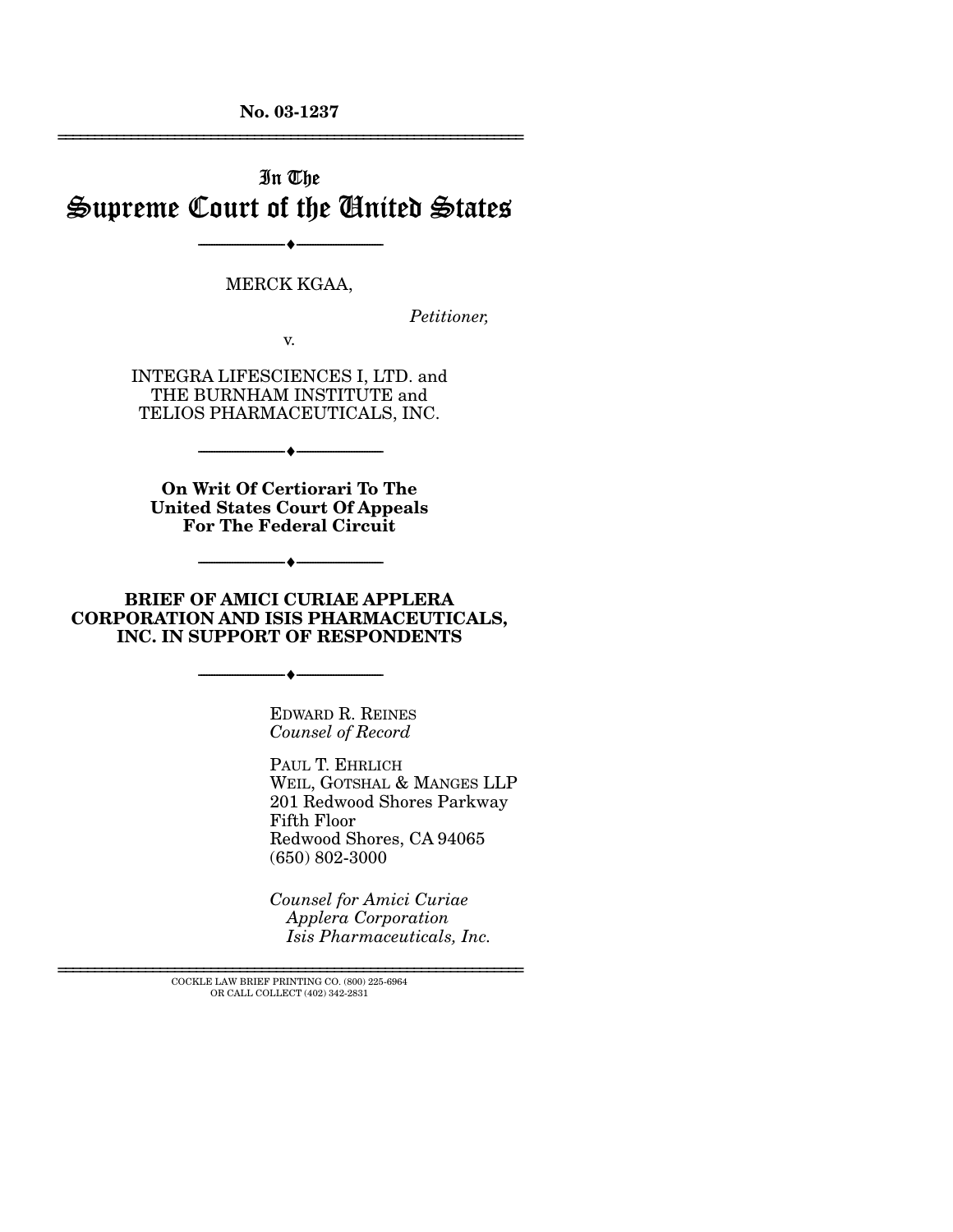## TABLE OF CONTENTS

Page

| I.   |                                                                                                                                                          | 1  |
|------|----------------------------------------------------------------------------------------------------------------------------------------------------------|----|
| II.  |                                                                                                                                                          | 3  |
| III. | PETITIONER'S REQUEST FOR A BROAD<br>"DRUG RESEARCH AND DEVELOPMENT"<br>EXEMPTION IGNORES THE PLAIN MEAN-                                                 | 7  |
|      | The Statutory Term "Solely" Must Be<br>А.                                                                                                                | 7  |
|      | The Attempts By Petitioner And Its Allies<br>В.<br>To Address The Meaning Of "Solely" Treat                                                              | 11 |
|      | Petitioner And Its Allies Misinterpret The<br>$\mathcal{C}$<br>Word "Uses," As Used In Section $271(e)(1)$ ,<br>By Conflating It Improperly With "Act Of | 13 |
| IV.  | RESPECTING THE WORDS OF SECTION<br>271(e)(1) RIGHT-SIZES THE EXEMPTION<br>AND ALIGNS IT WITH ITS ORIGINAL PUR-                                           | 16 |
| V.   | EXEMPTION SOUGHT BY PETI-<br>THE<br>TIONER WILL SET BACK, NOT ADVANCE,                                                                                   | 19 |
| VI.  |                                                                                                                                                          | 23 |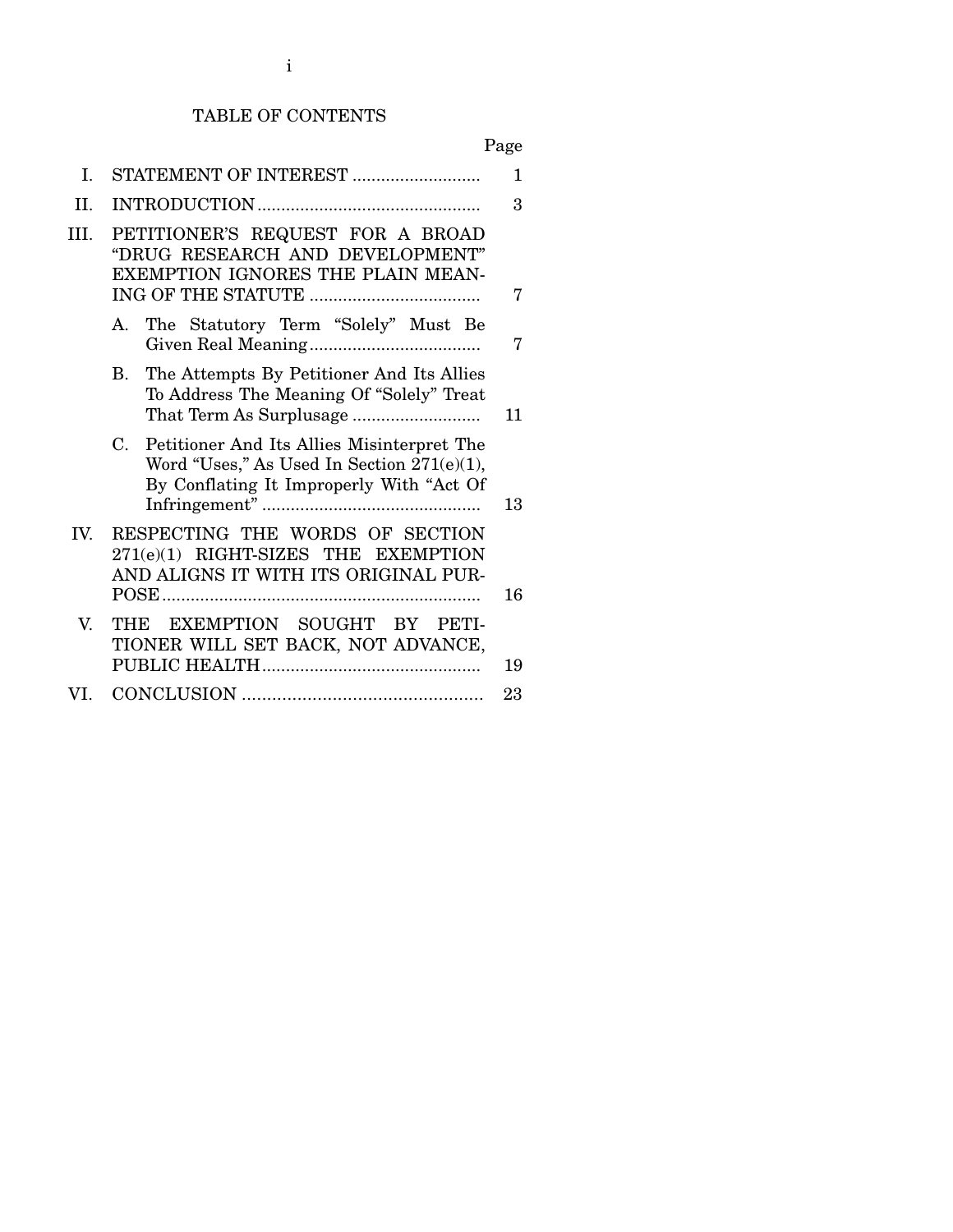## TABLE OF AUTHORITIES

## Page

## CASES

| Eli Lilly & Co. v. Medtronic, Inc., 496 U.S. 661                                                         |
|----------------------------------------------------------------------------------------------------------|
| Integra Life Sciences 1, Ltd. v. Merck KG, 331 F.2d                                                      |
| Neumann v. AT&T Communications, Inc., 376 F.3d                                                           |
|                                                                                                          |
| Scripps Clinic & Research Foundation v. Genen-<br>tech, Inc., 666 F. Supp. 1379 (N.D. Cal. 1987)  10, 16 |
| Shaw v. Delta Air Lines, Inc., 463 U.S. 85 (1983) 7                                                      |
| United States v. Clingan, 254 F.3d 624 (6th Cir.                                                         |
| United States v. Minnesota, 97 F. Supp. 2d 973 (D.                                                       |
| White v. Kentuckiana Livestock Market, Inc., 397                                                         |
| <b>FEDERAL STATUTES</b>                                                                                  |
|                                                                                                          |
|                                                                                                          |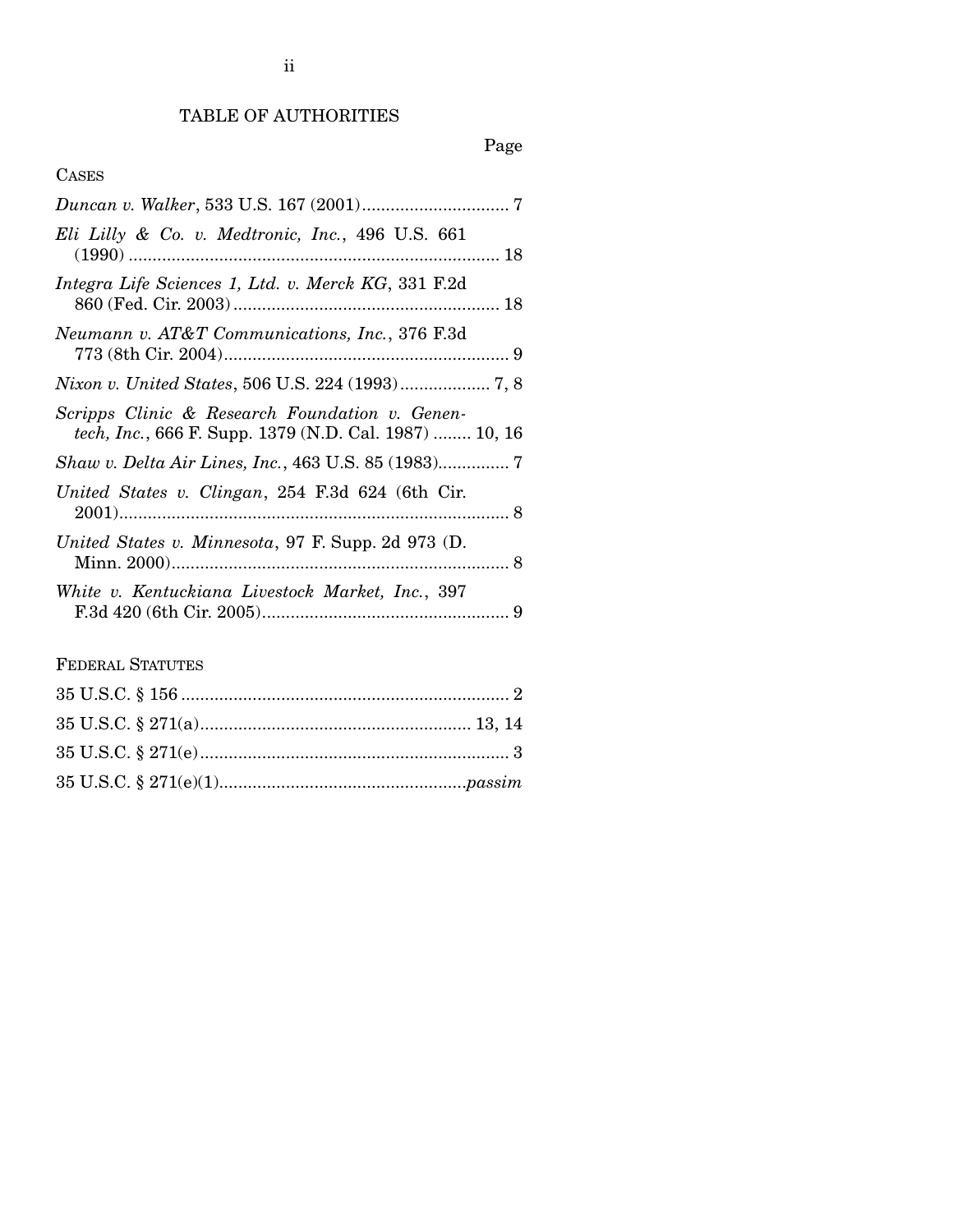## TABLE OF AUTHORITIES – Continued

Page

## OTHER AUTHORITIES

| H.R. Rep. No. 857, reprinted in 1984 U.S.C.A.N.N.                                                                                                                                                |  |
|--------------------------------------------------------------------------------------------------------------------------------------------------------------------------------------------------|--|
| Kevin E. Noonan, Paradise Lost: The Uncertain<br>Future Of Research Tool Patents, 15 No.3 J. Pro-                                                                                                |  |
| Tufts Center for the Study of Drug Development,<br>Backgrounder: How New Drugs Move Through<br>The Development and Approval Process (Novem-<br>ber 1, 2001) at http://csdd.tufts.edu/NewsEvents/ |  |

RecentNews.asp?newsid=4 ............................................ 15

iii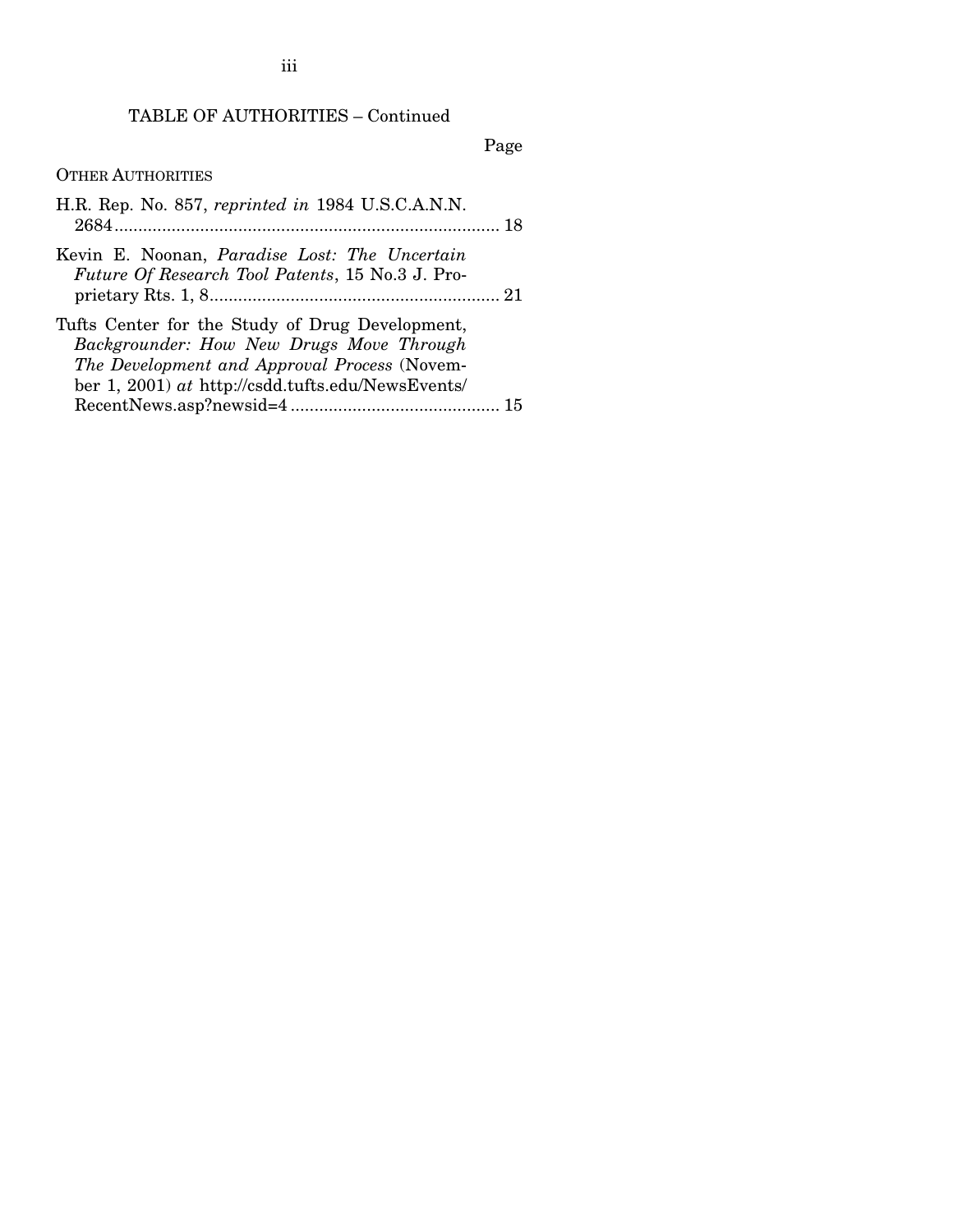### **I.**

### **STATEMENT OF INTEREST**<sup>1</sup>

 This brief is submitted by Applera Corporation (including Applied Biosystems and Celera Genomics), and Isis Pharmaceuticals (referred to collectively as "Amici").

 Amici are companies whose technological contributions epitomize the innovation that the Constitutional mandate for a patent system is intended to promote. Amici's array of inventions are primarily "platform technologies" in the biotech and pharmaceutical area, the proverbial "shoulders of giants" on which other innovators stand. Indeed, Amici's efforts have led to fundamental enabling technologies such as the polymerase chain reaction ("PCR"), and groundbreaking drug discovery tools such as antisense technology. Amici depend on a vibrant patent system that allows them to fund future innovation by licensing these enabling technologies to others.

 Applera Corporation is a world-renowned innovator whose inventions routinely establish benchmarks in the global economy and provide springboards for innovation. Through its Applied Biosystems division, Applera has developed and commercialized fundamental instruments and tools that form the foundation for the modern biotech and pharmaceutical industries. These include instruments and basic techniques for automatically synthesizing DNA with any genetic code desired, finding and replicating

<sup>&</sup>lt;sup>1</sup> Pursuant to Rule 37.6, none of the parties or their counsel has contributed substantively or monetarily to the preparation of this brief. Specifically, only Amici and their counsel have contributed to the preparation or submission of this brief. The consents of the parties are being lodged herewith.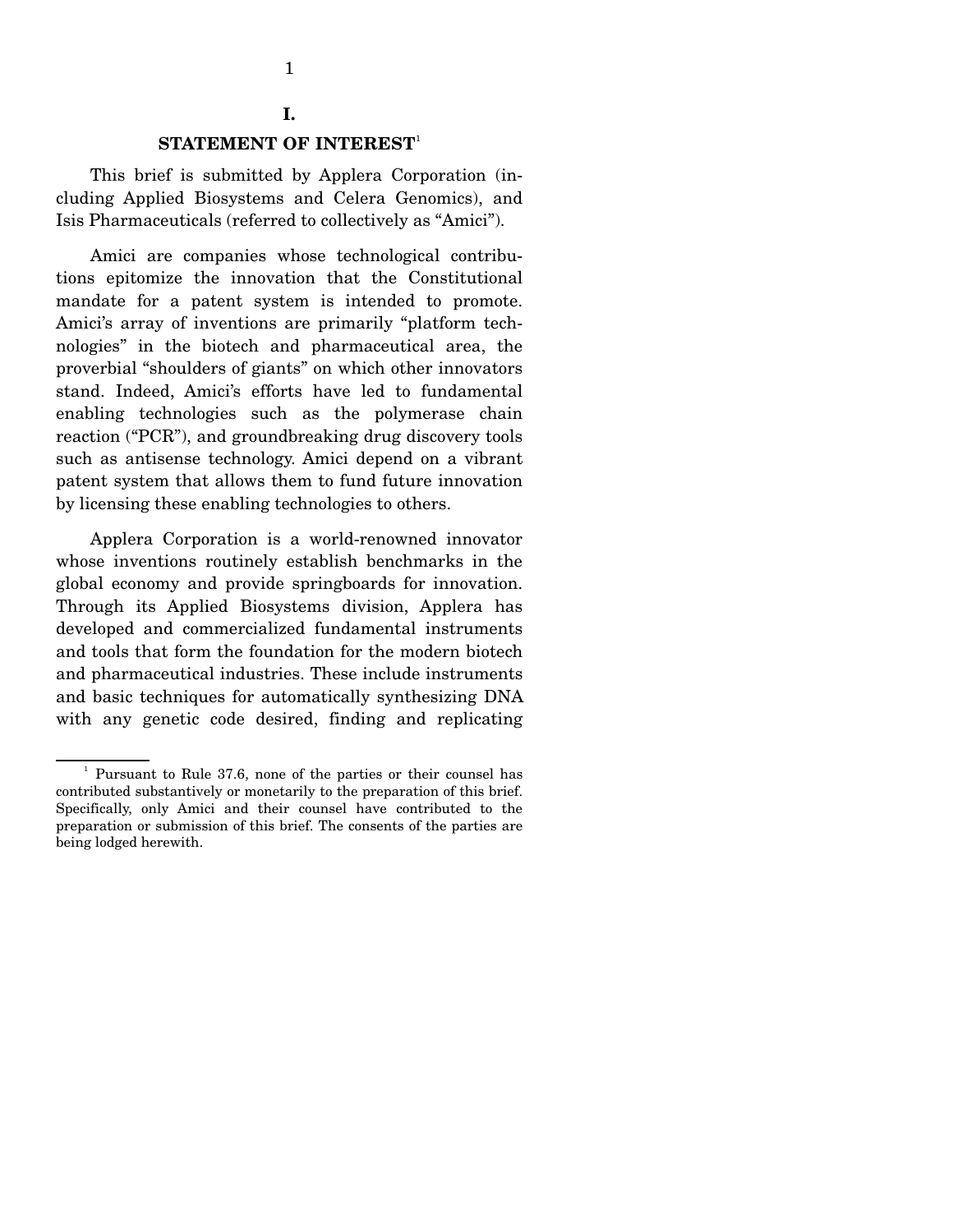DNA, and sequencing DNA and proteins. Through its Celera Genomics division, Applera has created tools for gene discovery and sequencing that have accelerated the comprehension of the human genome by decades. Applera's technologies are core to the biotech and pharmaceutical industries and are disseminated through a robust program of licensing that allows all researchers to be lifted by this rising tide of innovation.

 Isis Pharmaceuticals is a leading drug discovery and development company focused exclusively on the therapeutic target, RNA. Isis is a pioneer in the field of antisense technology, which aims to control protein expression by intervening at the RNA level. Antisense technology is one component in a suite of valuable tools that Isis has created to facilitate drug discovery at every stage of the process. Other Isis inventions include technologies for rapid validation of targets, medicinal chemistries and formulations useful in basic research and for optimizing delivery of drug candidates, and improved manufacturing and analytical tests and standards for evaluating therapeutic agents. Isis holds more than 1400 patents worldwide and depends on its ability to license its patent portfolio for its continued success.

 Amici generate the tools that constitute the lifeblood of the pharmaceutical industry. Amici's tools are diverse and run the gamut from bench instruments to medicinal chemistries. All of these inventions enable the drug discovery process to proceed while remaining ancillary to the ultimate drug products. Thus, unlike many of the other amici from the pharmaceutical industry, Applera and Isis do not often reap the benefit of the patent term extension granted to certain therapeutics by 35 U.S.C. § 156. However, Amici's businesses are threatened by overaggressive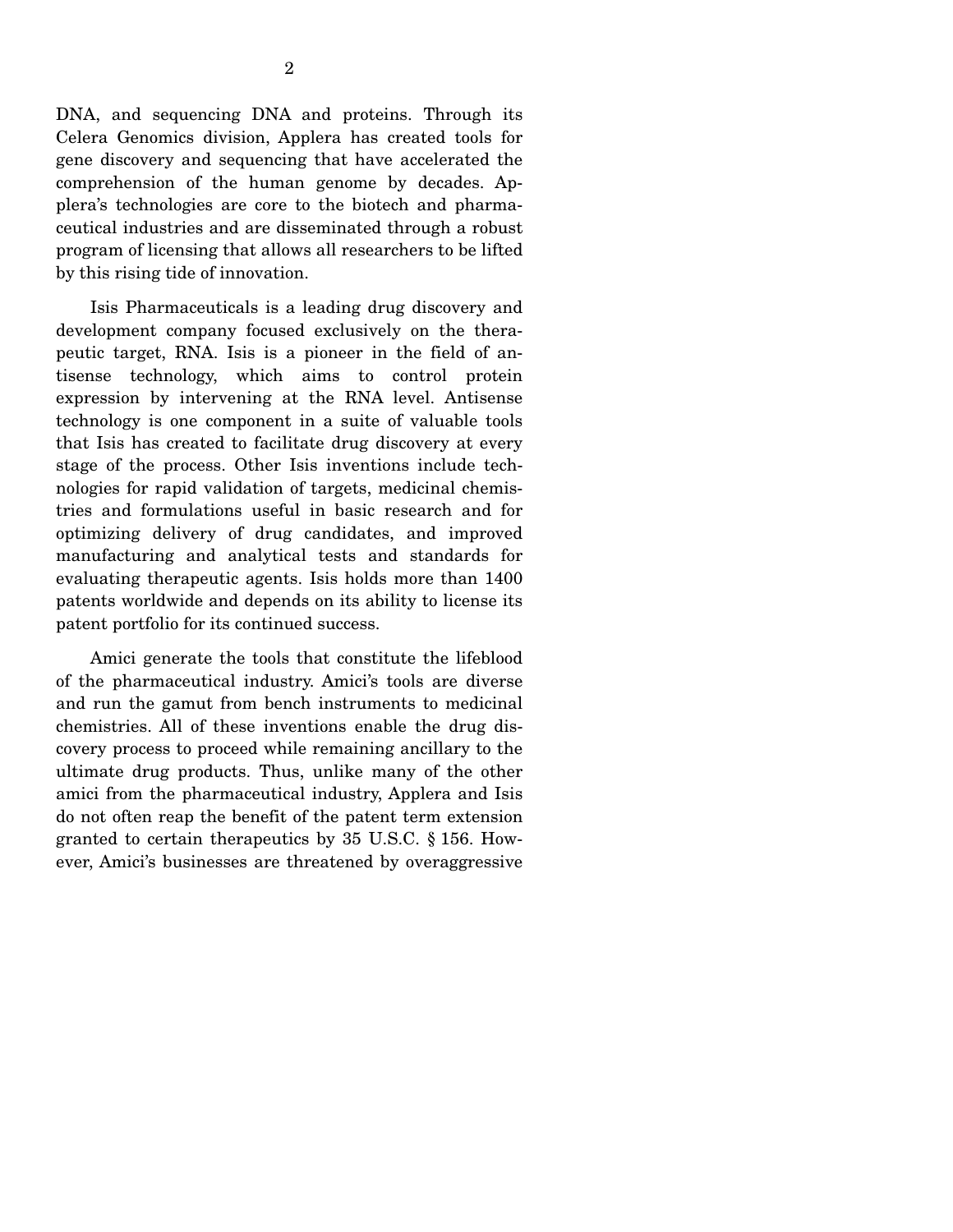attempts to expand the exemption of 35 U.S.C. § 271(e) in ways that would destroy the value in foundational tool patents. While others espouse unduly one-sided views of the cost of patent law, Amici have witnessed first hand the profound growth that can be achieved when the intellectual property of the entire industry is protected, consistent with the patent laws and the will of Congress.

 In sum, Amici are well-positioned to address the balanced trade-off inherent in the patent system that tolerates short term costs of patent licenses to achieve the long term benefits that accrue in a system that rewards all innovation. Amici eschew the short-sighted attempts to shift the costs of invention almost entirely from one set of innovators to another.

#### **II.**

#### **INTRODUCTION**

 Petitioner and its allies ignore the critical word "solely," which sits squarely in the middle of Section  $271(e)(1)$ . Indeed, the United States does not address this statutory language until page 20 of its brief – and then the subject is reduced to a footnote. As one would expect, the statutory term "solely" should be given meaning because it is not mere hollow text needlessly cluttering the statute.

 The plain text of the statute should not be ignored. Specifically, Section 271(e)(1) provides that the FDA exemption applies "*solely for uses* reasonably related to the development and submission of information under a Federal Law." Whether viewed from the perspective of a lay person, or a legal scholar trained in statutory construction, these words unmistakably mean that the exemption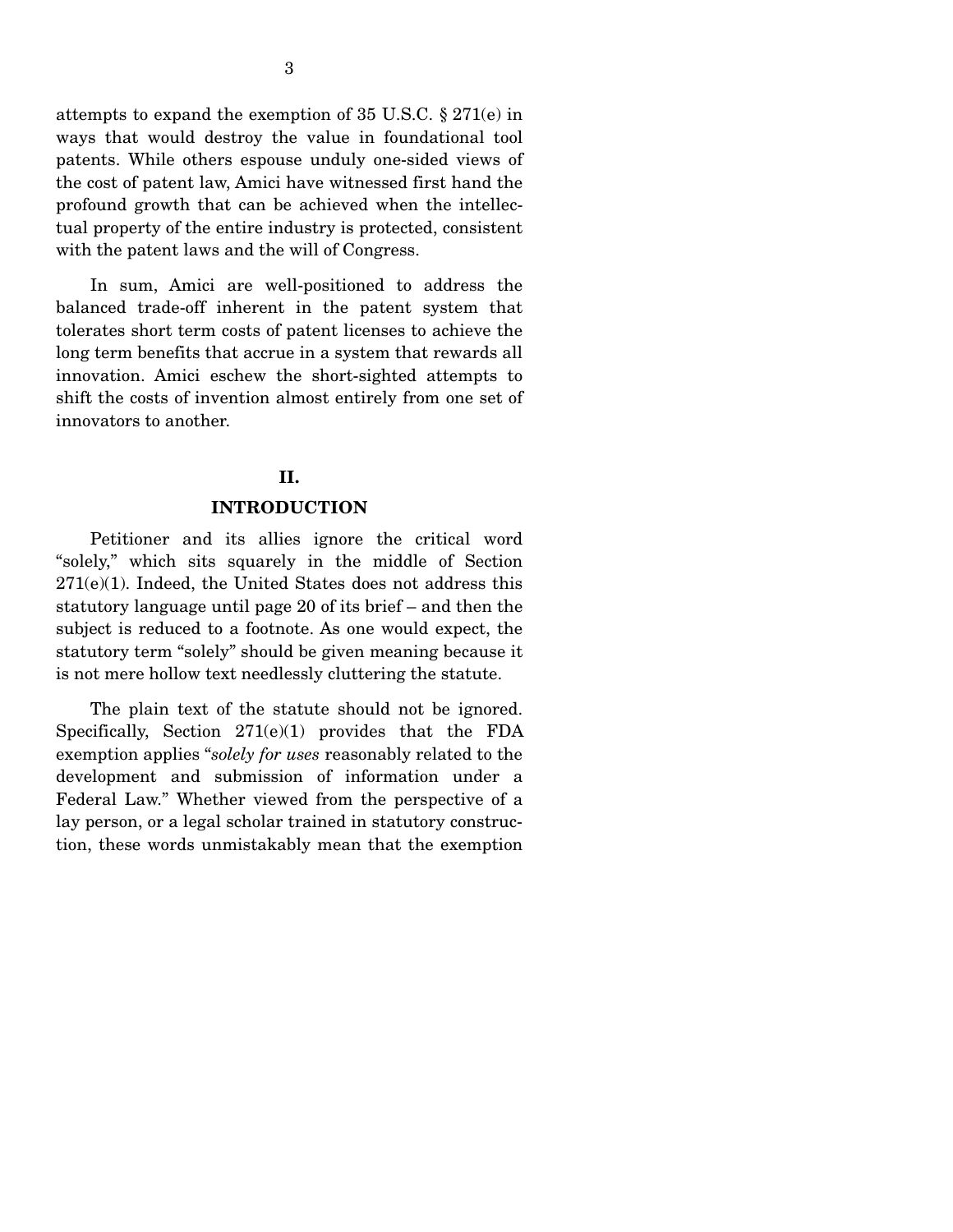applies to infringing activities undertaken *solely* for purposes of regulatory approvals. This is particularly true because the structure of the statute shows that the word "uses" in the phrase "solely for uses" refers to the *purposes* of the infringing act (e.g., clinical testing, marketing), not to the infringing act itself. Thus, "solely for uses" necessarily means "solely for *purposes*" reasonably related to the development and submission of information under a federal drug law.

 As the statute states in straightforward terms, to qualify for the exemption, the purpose of any infringement must be solely for regulatory reasons – a subjective inquiry. That an infringement could theoretically result in information of a kind that someone might submit to the FDA is insufficient to gain immunity if the information was never even supposed to be used for regulatory purposes at all. Even if it were intended solely to obtain regulatory approvals, such an intent must also be reasonable because the statute provides that the purpose must be "reasonably related" to the regulatory approval process – an objective inquiry. That an infringer commits acts of infringement for the purpose of FDA approval is insufficient to gain immunity if the information generated is not reasonably related to the approval process. Thus, the language and logic of the statute dictate that the exemption has both a subjective *and* objective requirement. The fatal error in Petitioner's position is that it ignores the statutory term "solely for uses" and consequently ignores the subjective requirement of the statute. Indeed, neither Petitioners, nor its allies, explain what real meaning "solely" would have under their reading of the statute.

 For ease, Amici have collected in one table the sum total of the arguments to date submitted to this Court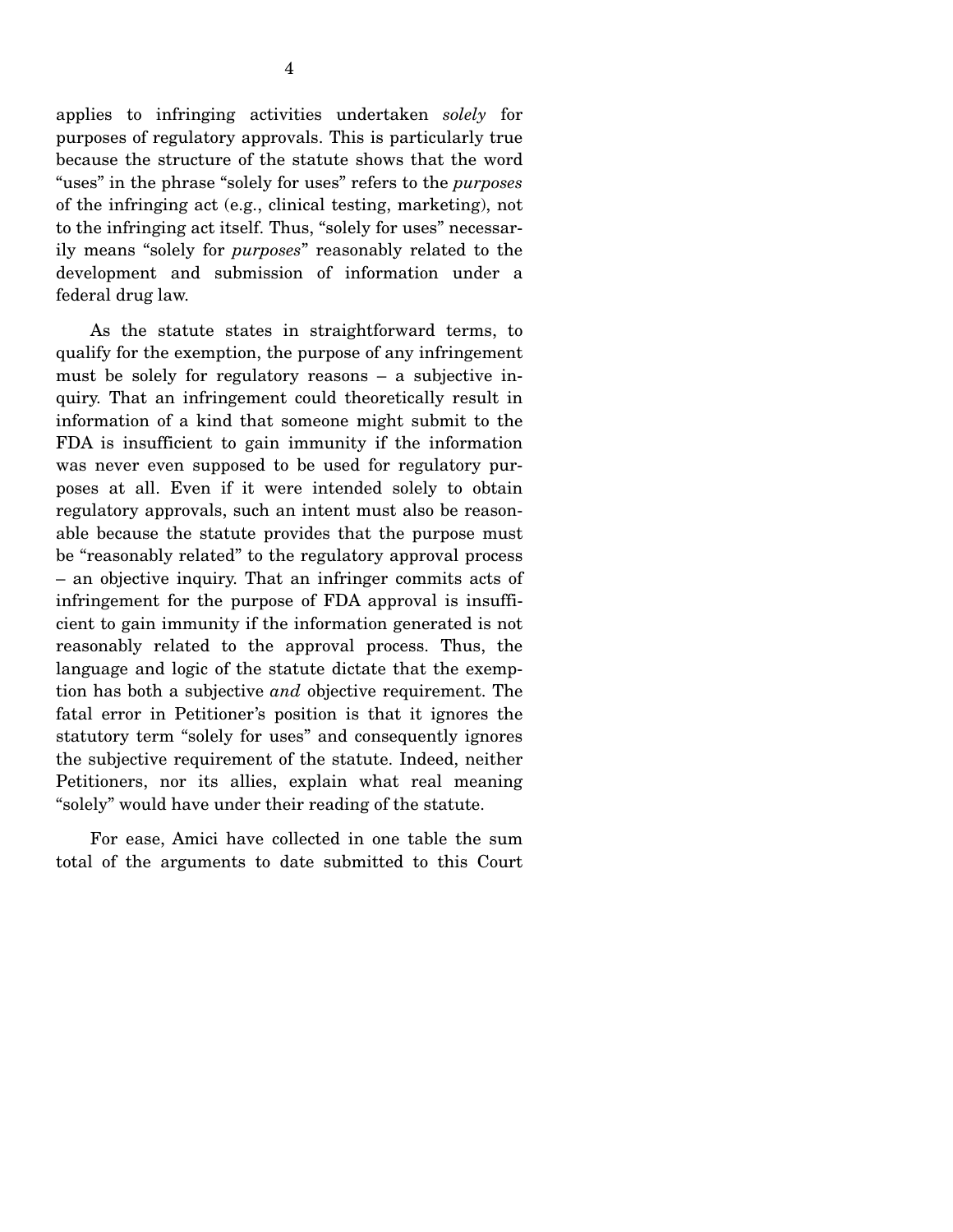from those who made any effort to take on the textual significance of the word "solely." The table is attached as the appendix to this brief. The few attempts to explain away the use of "solely" in the statute are unsatisfying, at best.

 Giving "solely" its natural meaning is supported by the legislative history. The legislative history makes clear that the exemption was designed to address improper patent term extensions, not to repeal the patent law broadly in the area of drug and medical device research and development. Section 271(e)(1) was merely intended to avoid the situation where the regulatory approval process resulted in an undeserved *de facto* extension of a patent's life. It thus makes sense that only activities used for regulatory approvals are exempt under the statute. Although the terms of the statute are not limited to immunizing infringement in the generic drug approval process, the exemption fits that circumstance like a glove. Because a generic drug is a copy of an existing product, there is no drug discovery necessary. What is necessary is to have a generic drug approved by the FDA by the time the patent on the proprietary version of the drug expires. This simply requires immunity from infringement for the development and submission of information to the FDA for regulatory approval to establish the generic copy is what it is supposed to be.

 The presence of the phrase "solely for uses" is not a mistake or surplusage because it ensures that the exemption remains balanced as Congress intended. This is not a case where clear statutory language appears to be the unfortunate result of a stumble by the drafter. If that were so, a tough statutory construction question might exist. But it is not so. Respecting the phrase "solely for uses"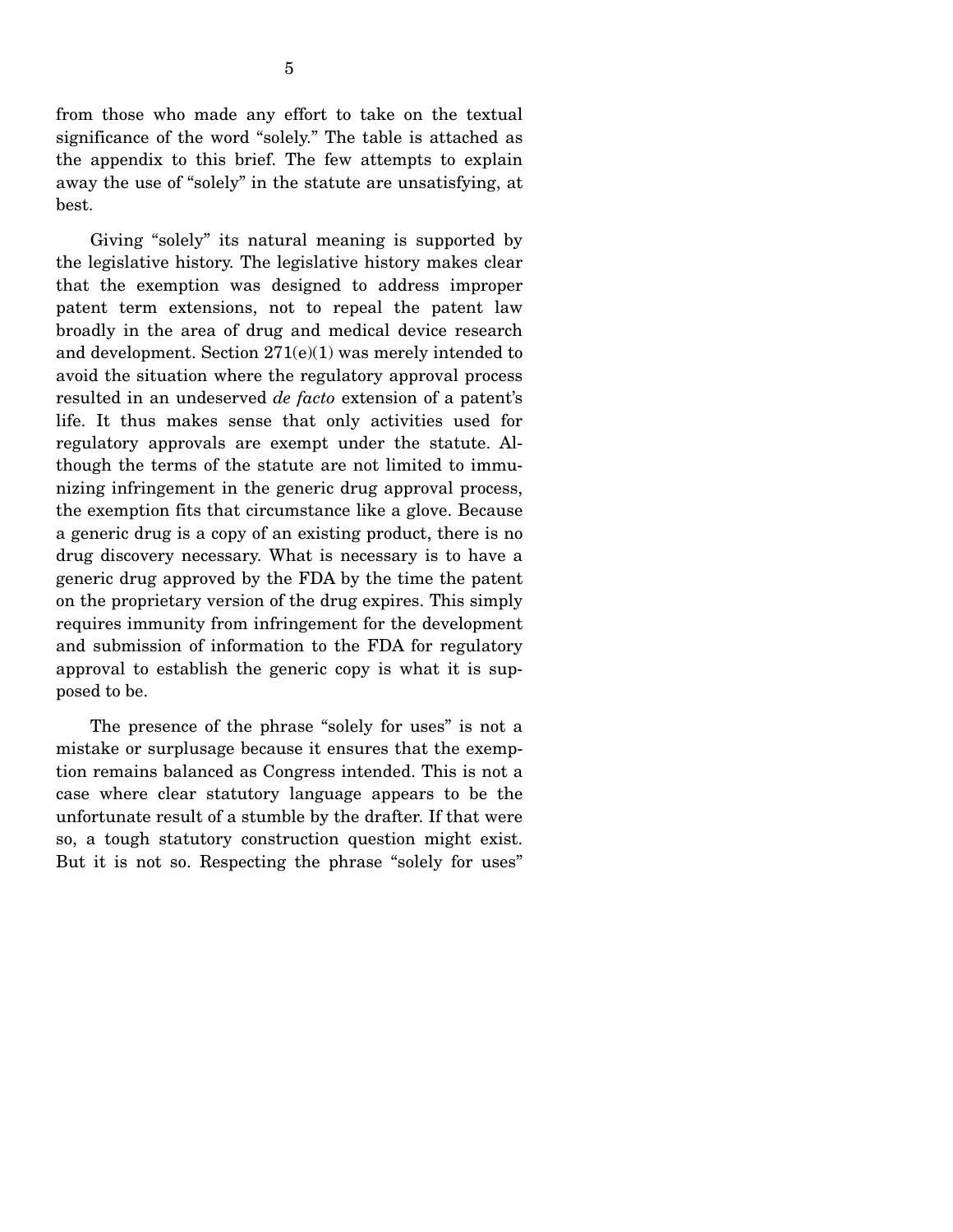right-sizes the exemption and honors the sensible policy balance struck by Congress and blessed by the President. A statute that authorizes the uncompensated infringement of a whole class of patents was not undertaken lightly – or without balance. Yet, petitioner and its allies mistreat the exemption as though it were a sweeping suspension of the patent law for the drug discovery and development process generally. To interpret the statute in this way would be manifestly unfair to those who innovate and invest in the technology protected by such patents.

 The potential cost of ignoring the term "solely" is staggering. The engine for modern drug discovery is the biotech industry. The biotech industry has provided an increasingly rich set of tools that are used for basic research, drug discovery, and drug development. Yet, if Section 271(e) is construed as the drug companies would like, the patents on such tools could be infringed cost-free. The patents protecting those innovations would lose their value and the incentive to create new tools would diminish dramatically. This is particularly true because the patent rights preventing copying are frequently the main source of value for the large investments made by tool creators.

 In sum, limiting the exemption to immunity for infringement "solely for" efforts to obtain regulatory approval avoids major policy problems, properly gives effect to all terms of the statute, and respects the balance memorialized in the plain terms of the statute.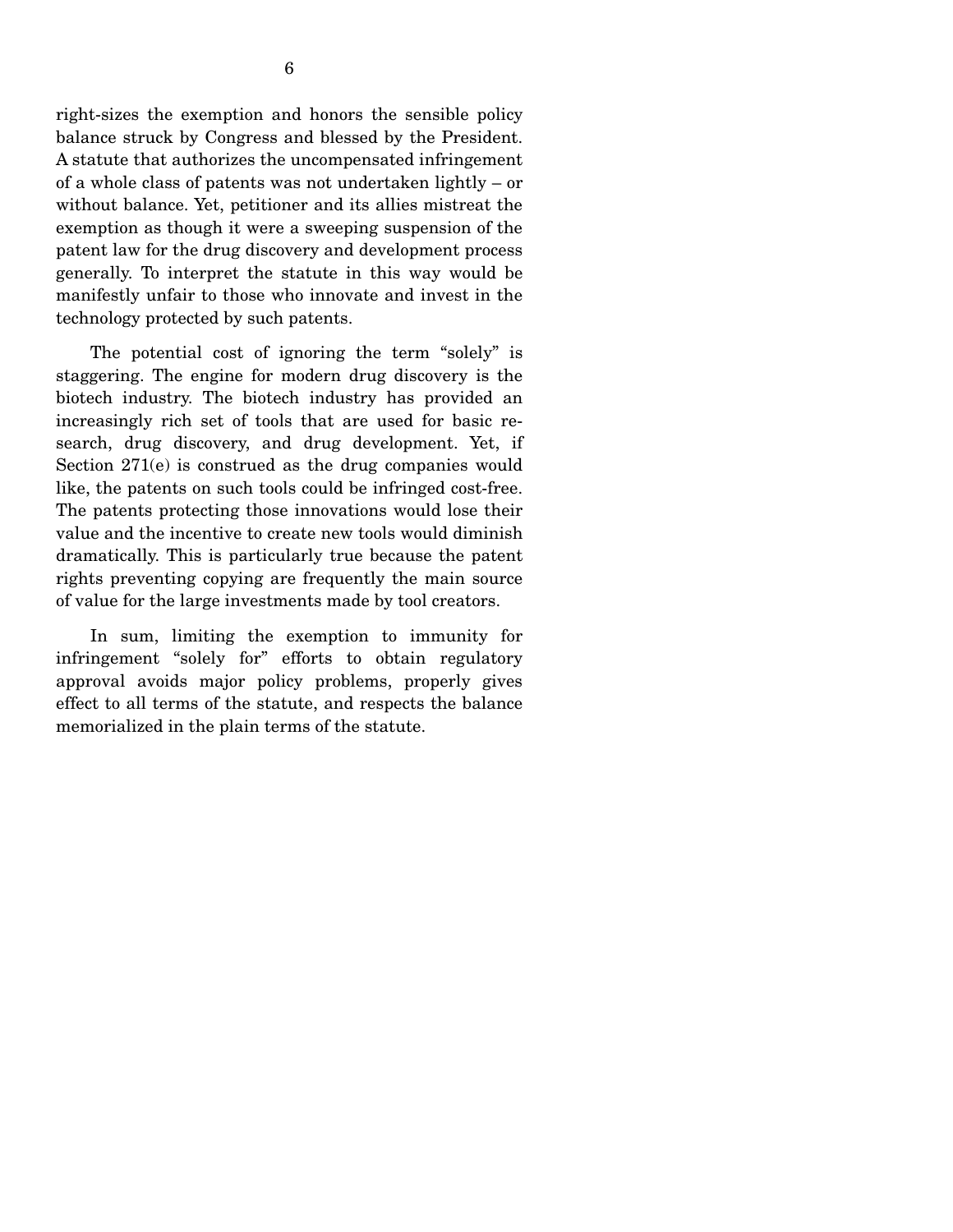#### **III.**

## **PETITIONER'S REQUEST FOR A BROAD "DRUG RESEARCH AND DEVELOPMENT" EXEMPTION IGNORES THE PLAIN MEANING OF THE STATUTE**

### **A. The Statutory Term "Solely" Must Be Given Real Meaning**

 As this Court has explained repeatedly, "it is a cardinal principle of statutory construction" that the Court has a "duty 'to give effect, if possible, to every clause and word of a statute.' " *Duncan v. Walker*, 533 U.S. 167, 174 (2001). Further, the Court is "reluctant to treat statutory terms as surplusage in any setting" *Id.* (citations omitted). The Court is "especially unwilling" to treat a term as surplusage when it occupies a pivotal place in the statute. *Id.*

 Here, the phrase "solely for uses" occupies a central place in Section 271(e) and cannot be ignored. Not surprisingly, this Court has recognized that "solely" has an established meaning that should be given effect. In *Shaw v. Delta Air Lines, Inc.*, 463 U.S. 85, 106-07 (1983), this Court gave meaning to the word "solely" to find that an employee benefit plan is exempt from federal ERISA preemption *only* insofar as its terms are "solely" for the purpose of complying with state disability law and include nothing more.

 In *Nixon v. United States*, 506 U.S. 224, 230-31 (1993), the issue was whether the Constitutional phrase "the Senate shall have the *sole* Power to try all impeachments" meant that the Senate was the only entity that had the authority to determine the impeachment issue. The Court criticized the petitioner for failing to meaningfully address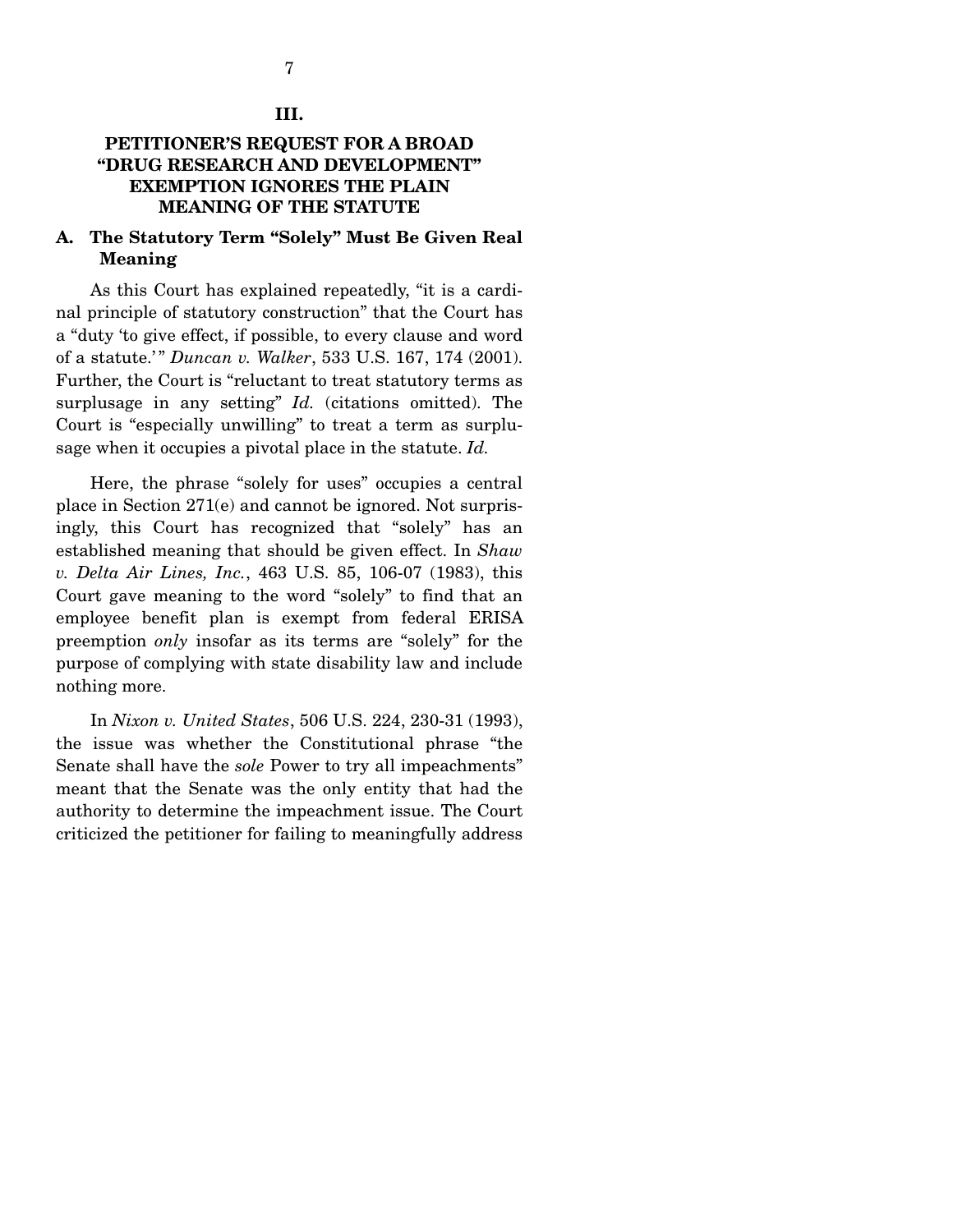the word "sole," which this Court termed of "considerable significance." *Id.* The Court then set forth the standard dictionary meaning of "sole" that it applied:

"Sole" is defined as "having no companion," "solitary," "being the only one," and "functioning . . . independently and without assistance or interference."

*Id.* (*quoting* Webster's Third New International Dictionary 2168 (1971)). Based on this conclusion, this Court ruled that the Senate had the sole (only) Power to resolve the impeachment issues.2 *Id.*

 Courts have frequently acknowledged that "solely" has a clear meaning that must be applied – even where it makes a legal test tough to meet. In *United States v. Clingan*, 254 F.3d 624, 626 (6th Cir. 2001), the court gave meaning to the word "solely" in the criminal context finding that the criminal's use of firearms for self-defense purposes meant that those firearms were not used "*solely* for lawful sporting or collection purposes" and thus greater punishment was appropriate. The court explained that the plain meaning of "solely" mandated that outcome: " 'Solely' means SINGLY, ALONE . . . to the exclusion of alternative or competing things." (ellipses in original) (citations

<sup>&</sup>lt;sup>2</sup> In a particularly clear statement, one judge explained that "solely" is a legally significant word with an established meaning that should not be ignored when present in a statute:

The presence of the word "solely" was not an idle choice; it has a distinct legal meaning. "Solely" means "exclusively," and directs the Court to look to only the single factor identified.

*United States v. Minnesota*, 97 F. Supp. 2d 973, 984 (D. Minn. 2000) (citations omitted).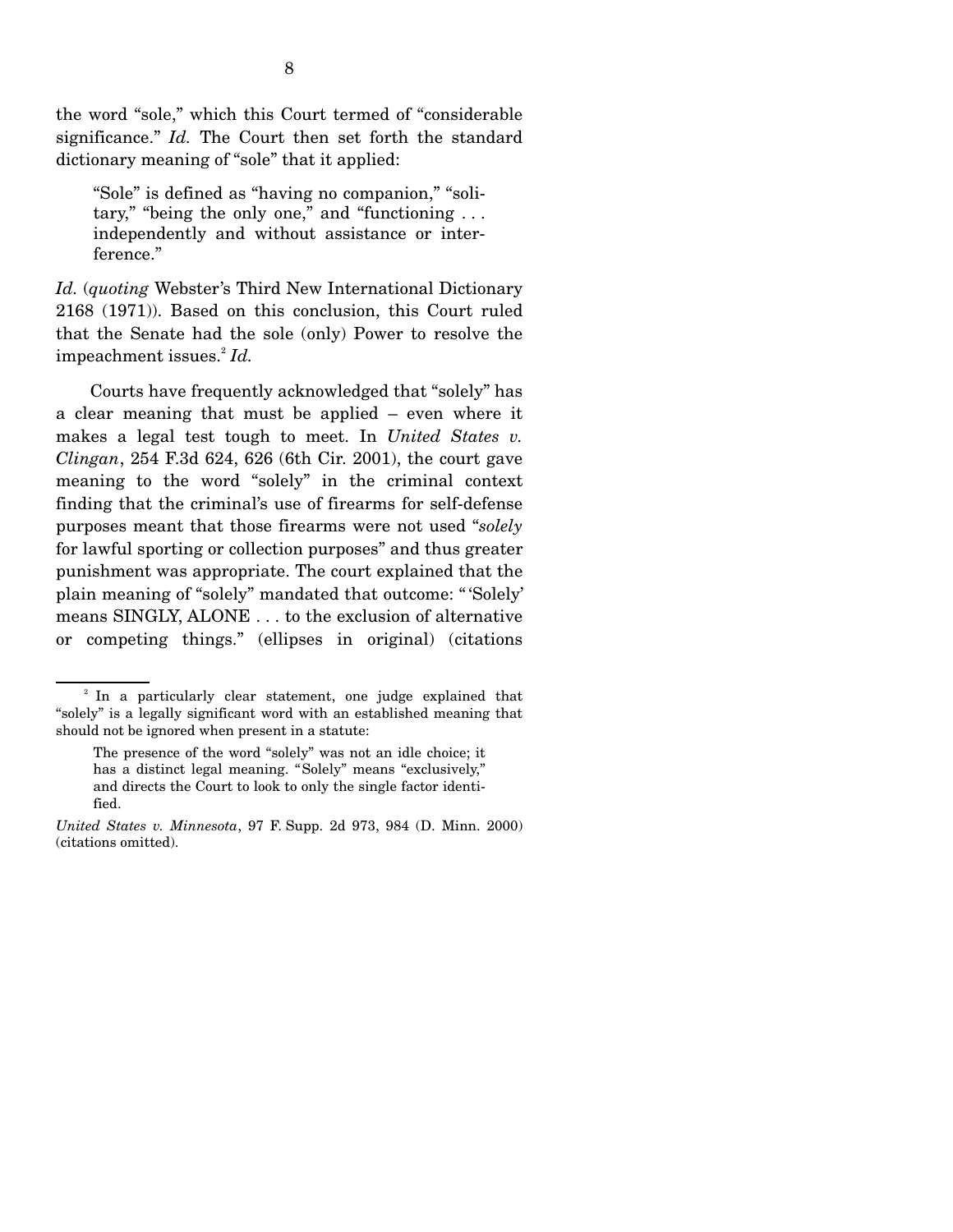omitted) (*quoting* Webster's Third New International Dictionary 2168 (1986)); *see also Neumann v. AT&T Communications, Inc.*, 376 F.3d 773, 783 (8th Cir. 2004) (" 'Solely' means 'to the exclusion of alternate or competing things.'").

 In *White v. Kentuckiana Livestock Market, Inc.*, 397 F.3d 420, 425-26 (6th Cir. 2005), the Court ruled that "solely because" in the context of bankruptcy discrimination means that the challenged employment decision must have been based *only* on the employee's bankruptcy for a claim to exist. In giving the word "solely" its standard meaning, the court acknowledged that "the decision of Congress to include the phrase 'solely because' in  $\S 525(b)$ makes it harder for a plaintiff to prove bankruptcy discrimination than to prove discrimination on the basis of race, or sex, or age" but concluded that the use of the word "solely" reflected Congress's intent to do exactly that.

In the context of Section  $271(e)(1)$ , "solely" must mean that, to fall within the exemption, the *only* purpose that can be made of an otherwise infringing act is "solely for uses reasonably related to the development and submission of information under a Federal Law." If the exemption were to be construed to apply to so-called "dual uses," the word "solely" would be erased improperly from the statute. "Dual uses" occur, for example, when an infringing act is used not only for FDA regulatory approval, but also for commercial purposes such as identifying the best drug candidates from a large family of potential drugs or selling a product to thousands of customers who might use them in clinical trials. Stated most simply, the concept of "sole" does not encompass the concept of "dual."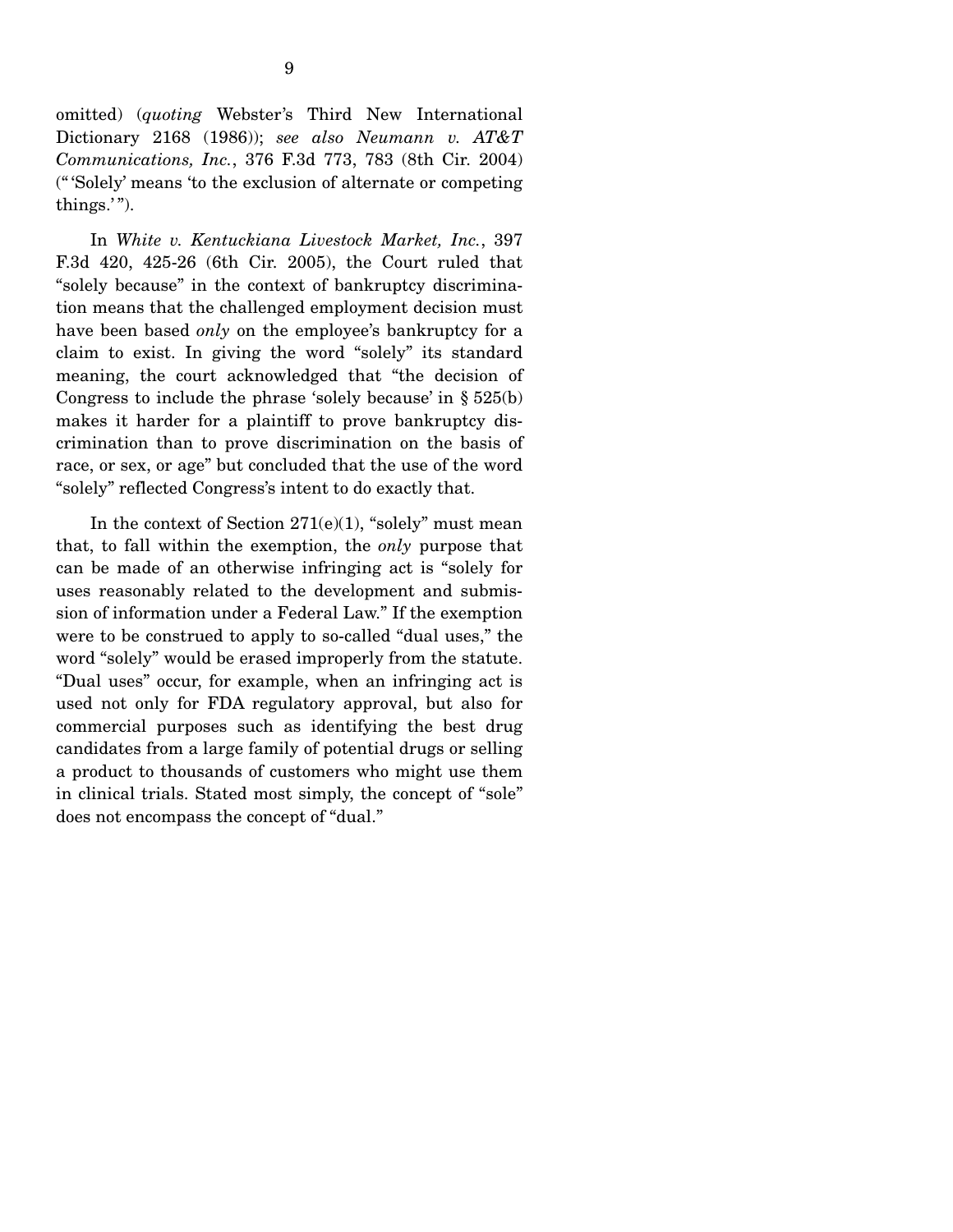The clearest way of demonstrating that "solely" is not surplusage is to consider the statute with that limitation removed. The modified Section 271(e)(1) would read in relevant part: "[acts of infringement are exempt] for uses reasonably related to [FDA regulatory approval]." Saying that acts are exempt if used for purposes reasonably related to FDA regulatory approval necessarily insulates "dual uses" from infringement – if at least one use is reasonably related, the act is not an infringement. For "solely" to have meaning, it must mean that the exemption is forfeited where an act of infringement is not used "*solely* for uses reasonably related" but is used for non-regulatory uses as well.

 In *Scripps Clinic & Research Foundation v. Genentech, Inc.*, 666 F. Supp. 1379, 1396 (N.D. Cal. 1987), Judge Schwarzer got it right when he concluded that the term "solely" in Section  $271(e)(1)$  precludes "dual use" infringements from the exemption:

The construction of  $\S 271(e)(1)$  that Genentech urges the Court to adopt would, in effect, **eliminate the express statutory limitation "solely for"** and thereby immunize any use of a patented invention so long as some aspect of that use is reasonably related to FDA testing. This broad construction defies the plain mandate of the statute and the intent of Congress. The statute's meaning is clear: the use of a patented invention is protected so long as that use is solely for purposes reasonably related to meeting the reporting requirements of federal drug laws.

(emphasis supplied).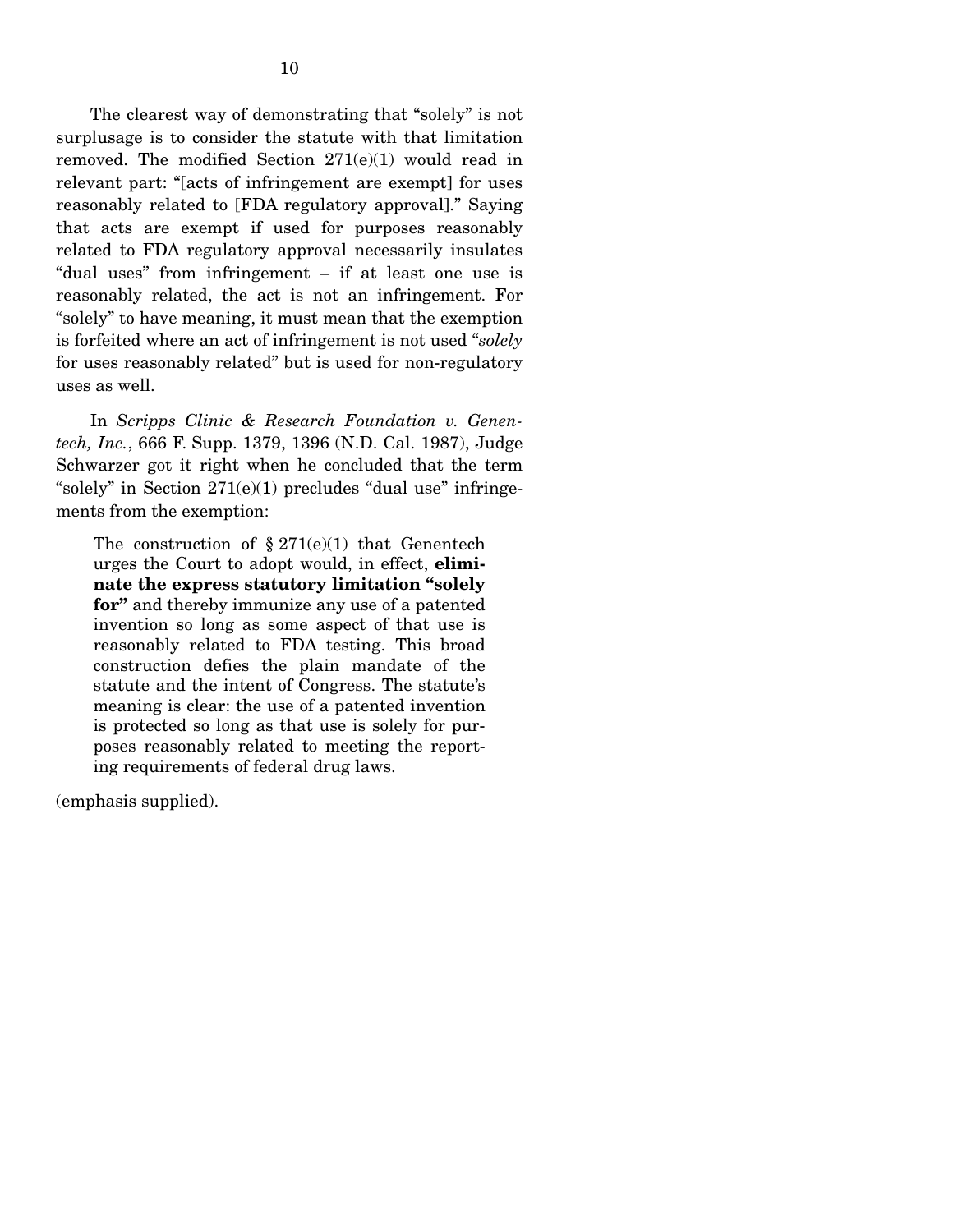### **B. The Attempts By Petitioner And Its Allies To Address The Meaning Of "Solely" Treat That Term As Surplusage**

 Petitioner and some of its allies have attempted to respond to the Federal Circuit's reliance on the word "solely" in the statute. However, these attempts are unsatisfying, at best. Petitioner expends only three conclusory sentences on this subject. Petitioner's Brief at 29. The gist of Petitioner's argument is that solely "means only that a drug innovator's freedom to use a patented invention under the FDA exemption is not a license to infringe in other ways, such as commercial exploitation." Id. If this were correct, "solely" would merely represent the truism that infringement outside of the exemption is not protected by the exemption. This treatment of "solely" would necessarily render it surplusage in violation of this Court's precedents identified above.

 In a different part of its brief, Petitioner makes perfectly clear that it is giving no meaning to the word "solely." Petitioner broadly argues that any experiment that could yield information theoretically relevant to the FDA is protected without regard to whether the purpose of the infringement is for the regulatory approval process at all:

Congress insulated *any* experiment that would yield the 'information' from any experiment, so long as it would be reasonable for the researcher to believe the experiment could generate information of a sort the FDA considers at some point in its role as a regulator of drugs.

*Id.* at 28-29 (emphasis in original). Petitioner's argument expressly would include as exempt an experiment merely if it "could generate information of a sort the FDA considers at some point" even if that is not the purpose of the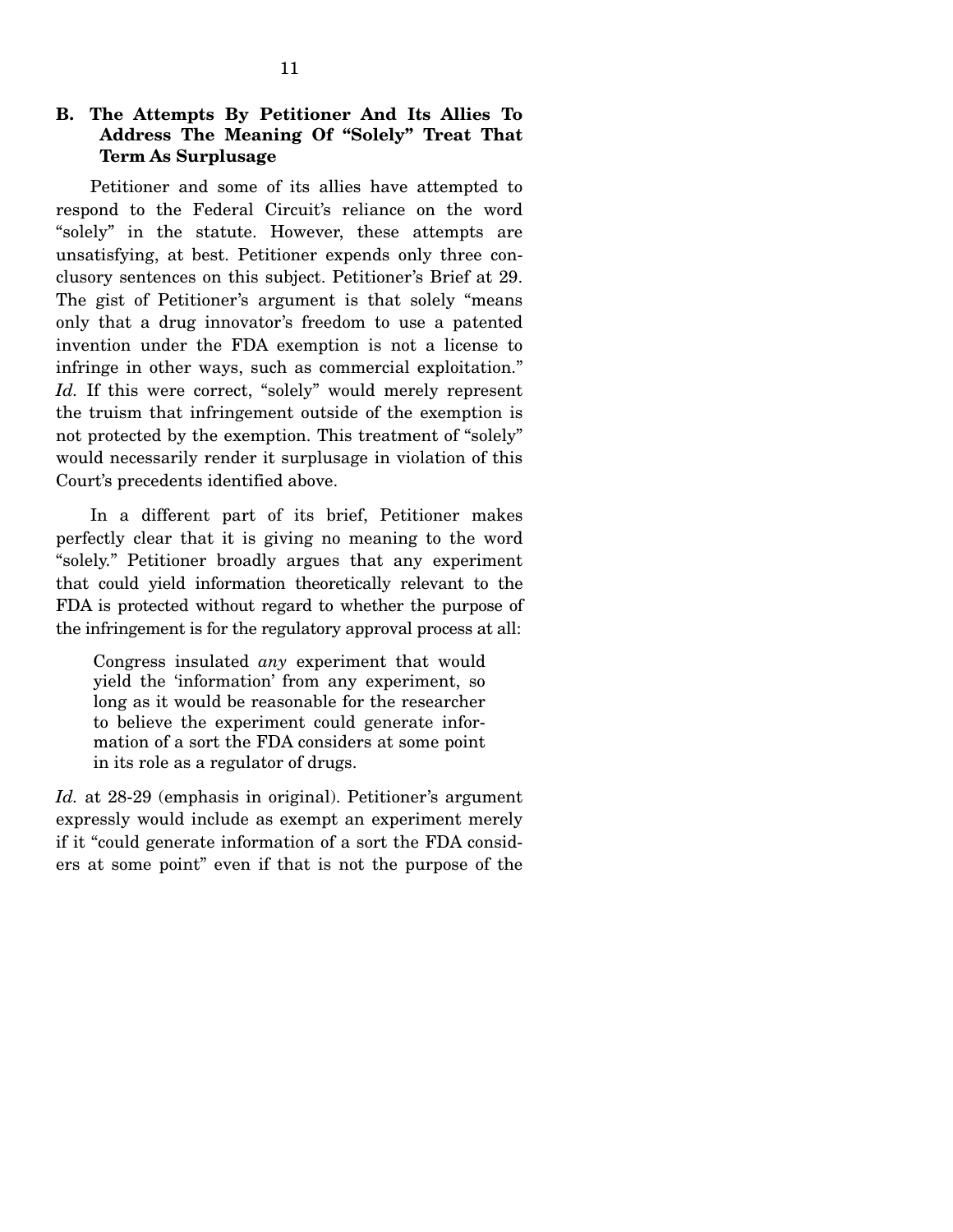infringement at all. Petitioner's argument would also include as exempt the *identification* of drug candidates in the first instance from among thousands of compounds. Petitioner's Brief at 6 ("even tens of thousands"). Yet, this too involves commercial purposes well beyond mere regulatory approvals.

 The United States' brief also reads the term "solely" right out of the statute. In its 30-page brief, the United States' argument on this key statutory language is reduced to a footnote. In that footnote, the brief struggles unsuccessfully to justify how the exemption could immunize infringements pursued for commercial purposes, such as marketing and product development, notwithstanding the presence of the word "solely":

The statute authorizes making, using, selling, or offering to sell a patented invention "solely for uses reasonably related to the development and submission of information" to FDA. 35 U.S.C.  $271(e)(1)$ . Because "solely" modifies "uses," it makes clear that a researcher is not protected by the exemption insofar as he or she engages in uses that are not, in their entirety, reasonably related to the development and submission of information to FDA. "Solely" does not, however, modify "reasonably related." Thus, as long as the full extent of a particular use is reasonably related to the development and submission of information, that use is protected even if it also advances other objectives, such as product development or marketing. See *Amgen, Inc. v. Hoechst Marion Roussel, Inc.*, 3 F. Supp. 2d 104, 107-108 (D. Mass. 1998). But the exemption is inapplicable to the extent that a portion of the particular use at issue does not satisfy the reasonable relationship test.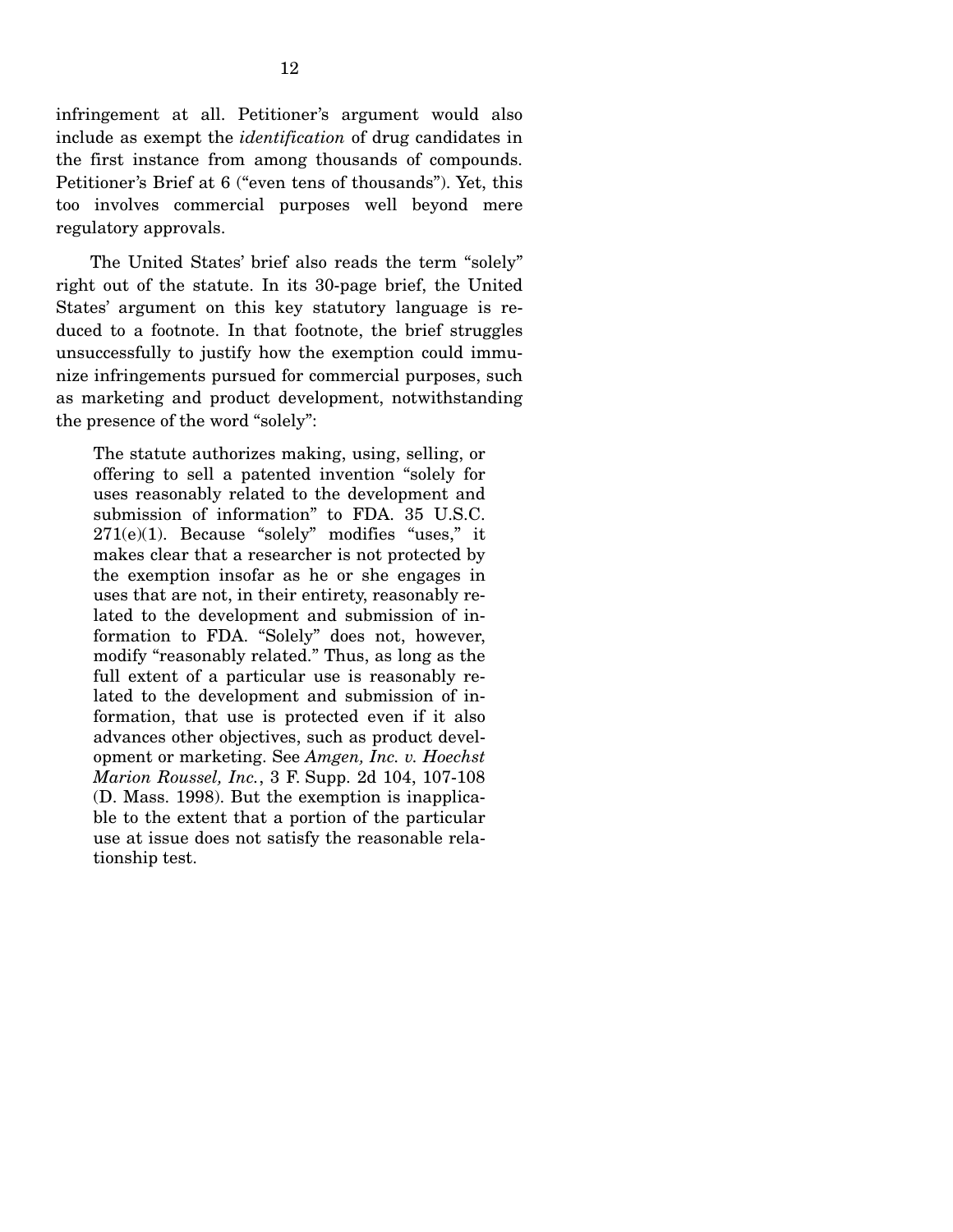United States' Brief at 20 n. 5. Because "solely" modifies "use," if the infringing acts are used, for example, for marketing (marketing obviously is not required for FDA approval), it is simply illogical for the United States to argue that such a "use" is *solely* for regulatory approval and thus within the statutory scope of the exemption. That the United States could not identify in clear terms a meaning for "solely" under its reading of the statute, illustrates vividly that a broad exemption of the kind now desired by the government is incompatible with the statutory language selected by Congress.<sup>3</sup>

## **C. Petitioner And Its Allies Misinterpret The Word "Uses," As Used In Section 271(e)(1), By Conflating It Improperly With "Act Of Infringement"**

 It is important to appreciate that the second instance of "uses" in the statute – which is in the phrase "solely for uses" – is not referring to "use" as an act of infringement under Section 271(a), but rather refers to the *purpose* of the otherwise infringing acts.

 There are three reasons why this must be true. First, the statute would have used the phrase "acts of infringement" instead of "uses" if that had been the intent. After all, the phrase "act of infringement" was used earlier in the statute when that was what was intended. Second, "acts of infringement" and "uses" mean two very different things and cannot be treated as interchangeable. Section 271(a), the basic direct infringement statute, defines an

<sup>&</sup>lt;sup>3</sup> Attached as the Appendix is a table collecting the "solely" arguments by all those who have already submitted a brief.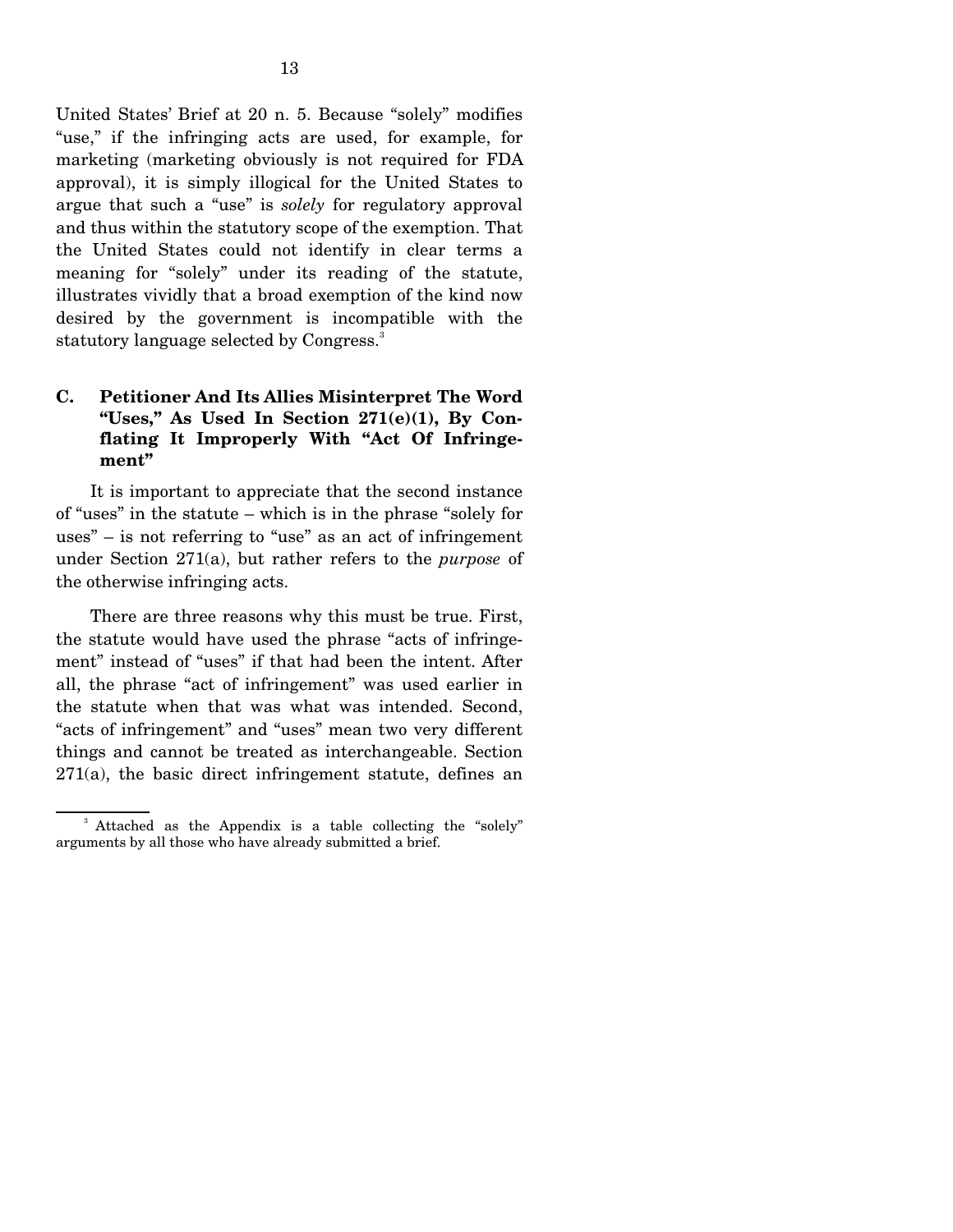act of infringement as including the following types of acts: making, using, offering to sell, selling or importing. Indeed, this same list of acts of infringement is recited in Section  $271(e)(1)$ . "Use" is only one sub-class of acts of infringement as defined in both Section 271(a) and Section 271(e). Thus, if solely for "uses" in Section 271(e) were to refer to "use" as an act of infringement, instead of "use" as a purpose, it would exclude from the exemption whole classes of acts (selling, making, importing, and offering to sell) that are undisputedly within the exemption. That makes no sense. Third, the phrase "solely for" immediately before "uses" connotes purpose and thus confirms that the overall phrase "solely for uses" refers to the intended purpose of the act and is not merely a reference to an act

itself.

 Petitioner's and the United States' arguments muddy the waters around "solely" by conflating "act of infringement" and "use" to shift the inquiry to whether a particular infringing act can be reasonably related to the regulatory approval process. This is not the proper question. Because infringing acts have multiple potential purposes, the question is whether the particular *purpose* of the infringing act is reasonably related to the regulatory approval process. If they are not, as in the dual use situation in which an act both generates regulatory information but is also used for marketing, the act is not "solely for uses reasonably related" to regulatory approval.

 Petitioner and the United States short circuit the analysis by asking whether an "experiment," for example, could generate regulatory information. Such a test focuses only on the objective half of the inquiry and improperly suggests that "reasonably related" should modify "act of infringement" instead of the *purpose* of the infringing act.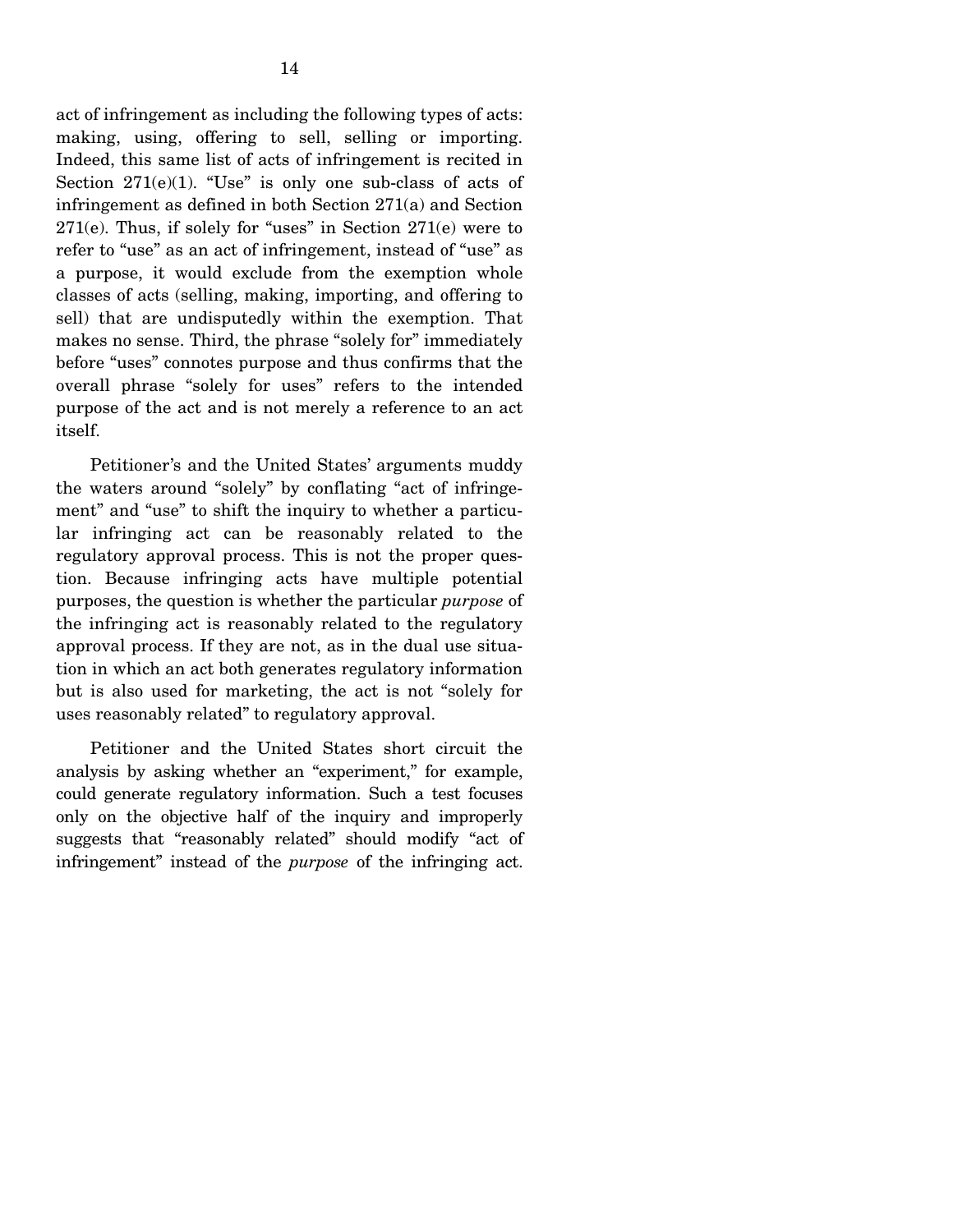However, it is necessary, but not sufficient, that a particular class of infringing acts, such as pre-clinical experiments, can be put to regulatory uses. The presence of "solely" in the statute demonstrates that Congress did not intend to immunize all acts that might reasonably be related to FDA approval. Only those acts that are solely used for regulatory approvals are exempt.<sup>4</sup>

 Once "act" and "use" are properly distinguished from each other in the context of Section 271(e)(1), it also becomes clear that the "solely for uses" requirement addresses the problem of hindsight in applying the exemption. Indeed, the temptation, to which others fall prey, is to view the drug discovery process teleologically by looking back from the perspective of successful drug screens and consummated IND applications. Such a focus is understandable – the select therapeutics that make it through are the valuable ones. However, by focusing only on the successes (and near misses) the reality of the research process is warped. Every assay and experiment appears directed toward (and reasonably related to) the FDA approval process. The presence of the subjective requirement that acts of infringement must be "solely for" the regulatory approval process returns the focus to the purpose of an "act" at its inception by evaluating what the act is "for" before its fate appears preordained.

 In reality, the drug development process is highly uncertain. Some estimate that as many as one thousand different medicines must be tested in order to yield one that enters clinical trials. *See* Tufts Center for the Study of Drug

<sup>4</sup> Likewise, even though an act of infringement might reasonably be used for a non-regulatory purpose, such as marketing, the act will still be exempted if used solely for regulatory purposes.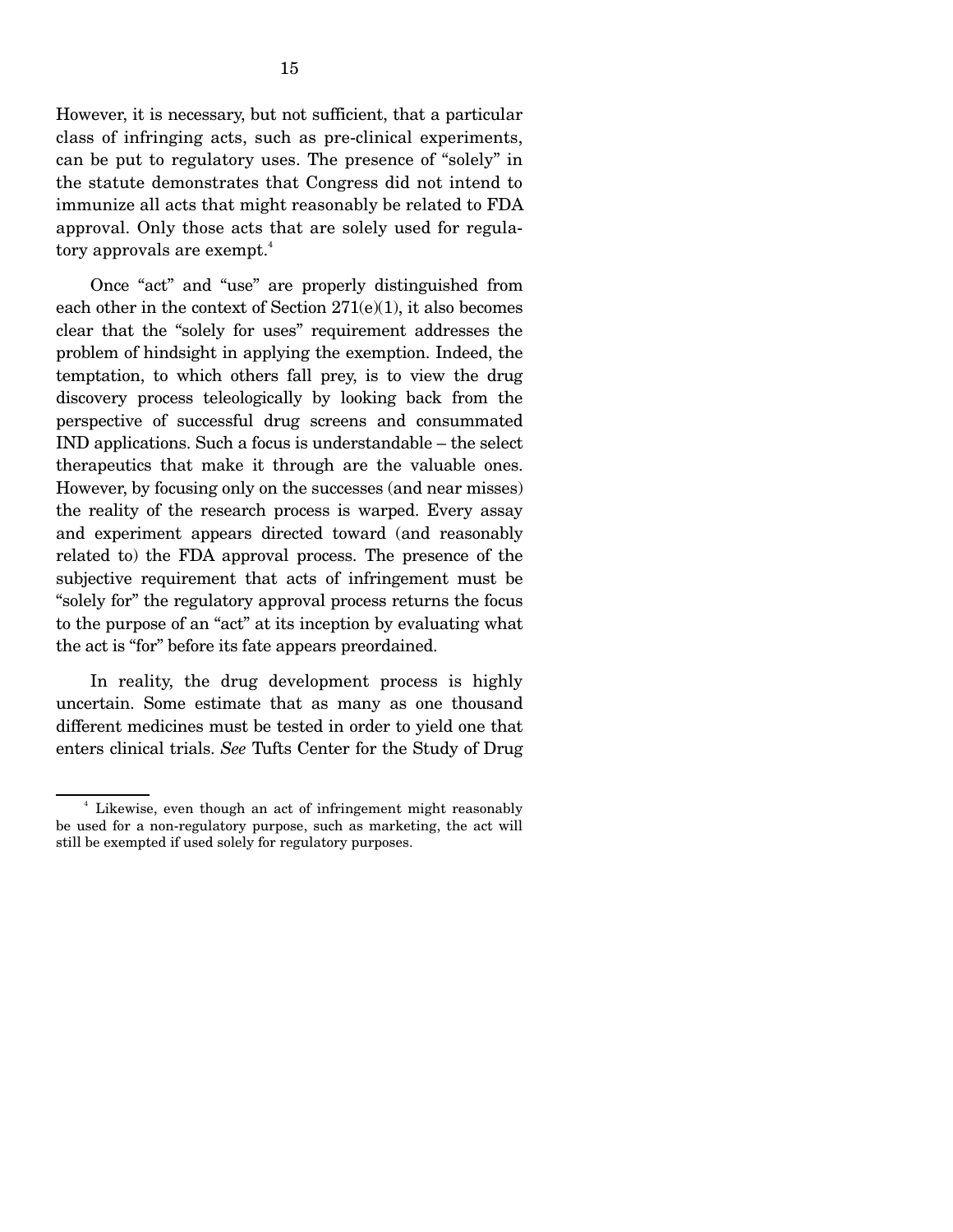Development, *Backgrounder: How New Drugs Move Through The Development and Approval Process* (November 1, 2001) *at* http://csdd.tufts.edu/NewsEvents/RecentNews.asp?newsid=4. The pre-IND sieve that screens drug candi-dates is basic research. Until an IND is filed for a particular therapeutic, a significant if not predominant "use" of the acts of infringement is research and optimization apart from the generation of information that is required or desired by the FDA. When the research landscape is viewed from the perspective of the actor before an IND has been filed, it is clear that acts of infringement cannot be "solely for" the FDA approval process.

#### **IV.**

## **RESPECTING THE WORDS OF SECTION 271(e)(1) RIGHT-SIZES THE EXEMPTION AND ALIGNS IT WITH ITS ORIGINAL PURPOSE**

 As demonstrated above, for otherwise infringing activity to qualify for the Section  $271(e)(1)$  exemption, it must be used "solely" for purposes of developing and submitting information for regulatory approvals. As Judge Schwarzer explained in *Scripps*, the legislative history confirms that this interpretation of the statute aligns with the purpose behind the exemption. *Scripps* at 1396 ("This interpretation accords with the intent of Congress in enacting  $§ 271(e)(1).".$ 

 When the rhetoric is stripped away, there is not serious dispute about the central purpose behind the enactment of Section 271(e)(1). As documented below, the statute was a carefully circumscribed exemption. It authorized only *de minimis* uncompensated patent infringement *solely* for the regulatory approval process. It was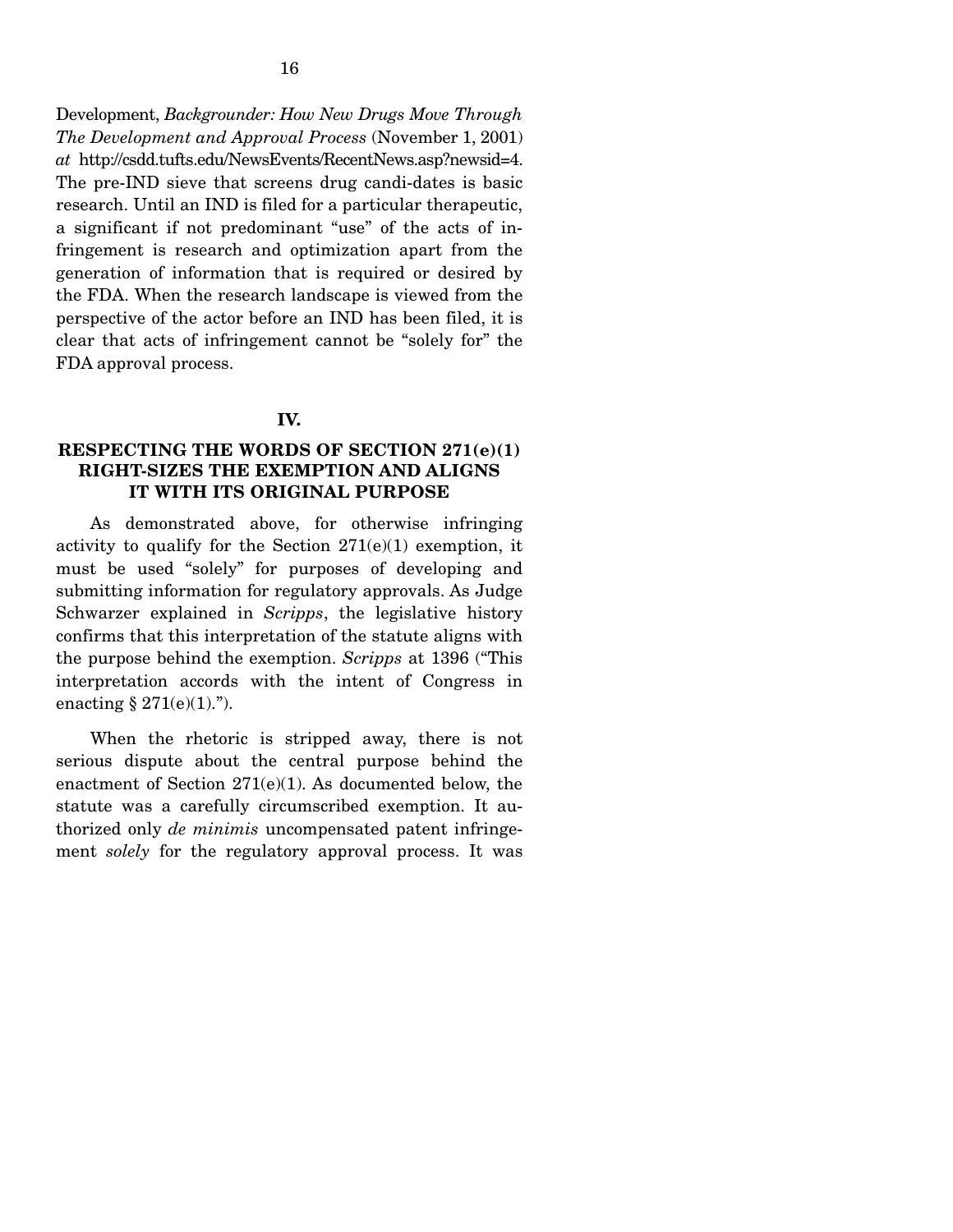intended to permit generic drug makers to perform FDA required bioequivalency testing, which necessarily involves the infringement of the proprietary drug maker's patent rights. The purpose of such testing is to allow the generic drug maker to prove that the proposed generic drug is effectively the same as the proprietary drug before the patents on the proprietary drug expire. This enables the fulfillment of the ultimate goal of having approved generic drugs ready for the market promptly upon the expiration of the patents covering the proprietary drug so there is no *de facto* patent extension. Because the generic drug makers are not defining a new drug, and a market for the drug has already been established, the exemption is needed for the basic bioequivalency testing. Of course,

 Petitioner concedes that Congress' intent in enacting Section 271(e)(1) was to authorize only "*de minimis*" and "insubstantial" uncompensated infringement. Petitioner's Brief at 36 ("the nature of the interference with the rights of the patent holder would not be substantial, but *de minimis*") (quoting H.R. Rep. No. 857, at 8, *reprinted in*  1984 U.S.C.A.N.N. 2684, 2692) (emphasis and citations omitted); and at 37 ("infringement is *de minimis* just as Congress intended").

the purpose of this limited testing is for FDA approval.<sup>5</sup>

 The Federal Circuit explained that a central purpose of Section  $271(e)(1)$  was to "ensure that a patentee's rights"

<sup>&</sup>lt;sup>5</sup> Although FDA-required experimentation, like any experimentation, might have some ancillary value for product development, under Section 271(e) such value cannot be more than incidental. If it were more than incidental, it would constitute a purpose for the infringement that would render the infringement not "solely" for use in the regulatory process.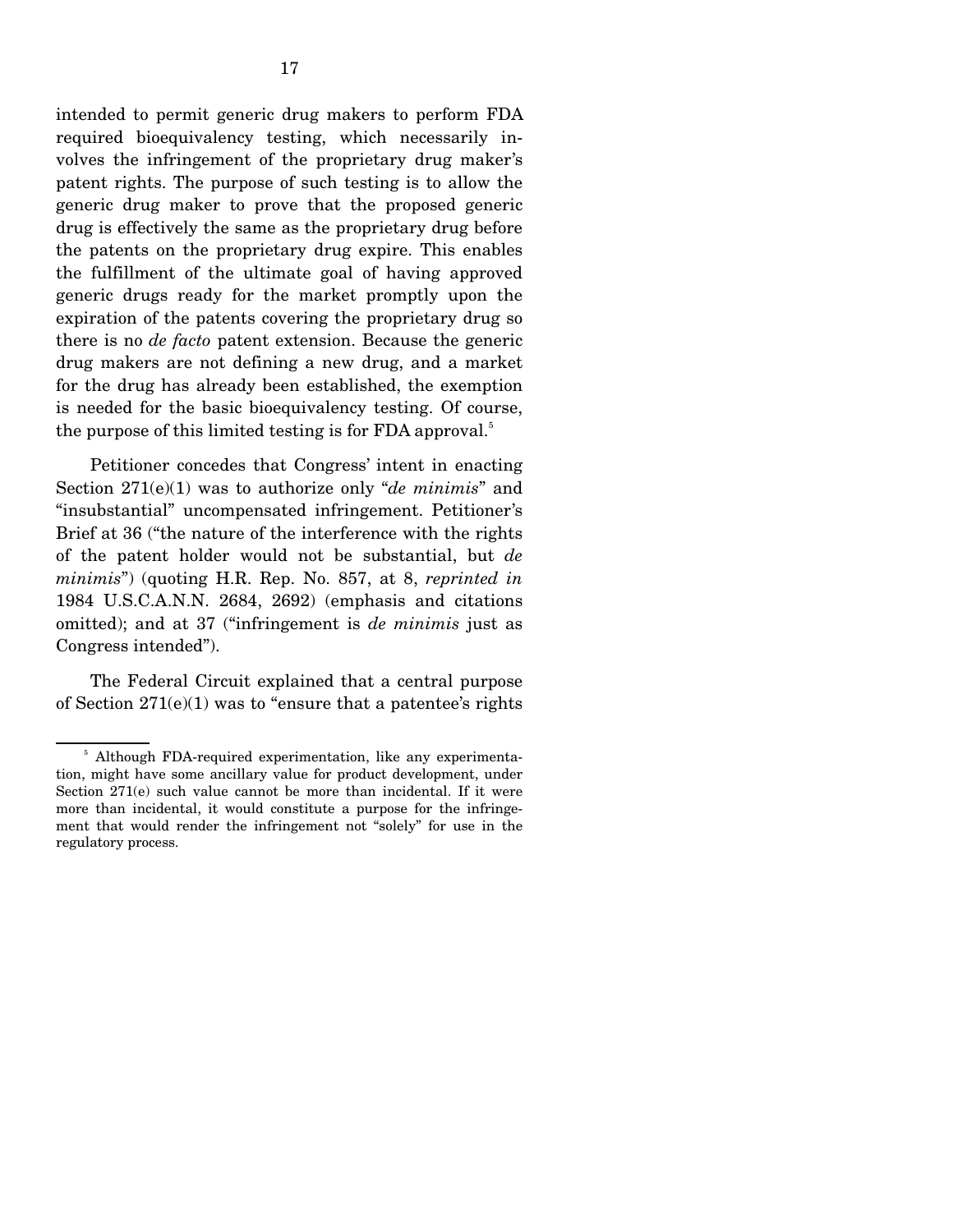did not *de facto* extend past the expiration of the patent term because a generic competitor also could not enter the market without regulatory approval." *Integra Life Sciences 1, Ltd. v. Merck KG*, 331 F.2d 860, 865 (Fed. Cir. 2003). Petitioner does not contest this analysis of the legislative history. Likewise, Petitioner does not meaningfully deny that the legislative history reflects that Congress foresaw only "a limited amount of testing so that generic manufacturers can establish the bioequivalency of a generic substitute." H.R. Rep. No. 857, at 8, *reprinted in* 1984 U.S.C.A.N.N. 2684, 2692.

 On the other hand, Petitioner and its allies do not cite any legislative history that suggests the purpose of the legislation was to exempt broadly drug development from the patent laws.

 Where Amici and Petitioner really part company is on the *legal* consequence of the legislative history. Petitioner reasons that, because the above-quoted legislative history did not trump the statutory language and structure in *Eli Lilly & Co. v. Medtronic, Inc.*, 496 U.S. 661 (1990), it should not do so here. Indeed, Petitioner's central argument is that the legislative history cannot narrow a broad statute. Petitioner's Brief at 35 (the legislative history "cannot overcome unambiguous statutory language").

 The statutory interpretation issue here is far different than that presented in *Lilly*, and Petitioner and its allies uniformly ignore that important difference. Here, the narrow scope of the exemption suggested by the legislative history is *mandated* by the statutory language "solely for uses," as demonstrated above. It is not in *conflict* with the statute's structure as it was found to be in *Lilly*.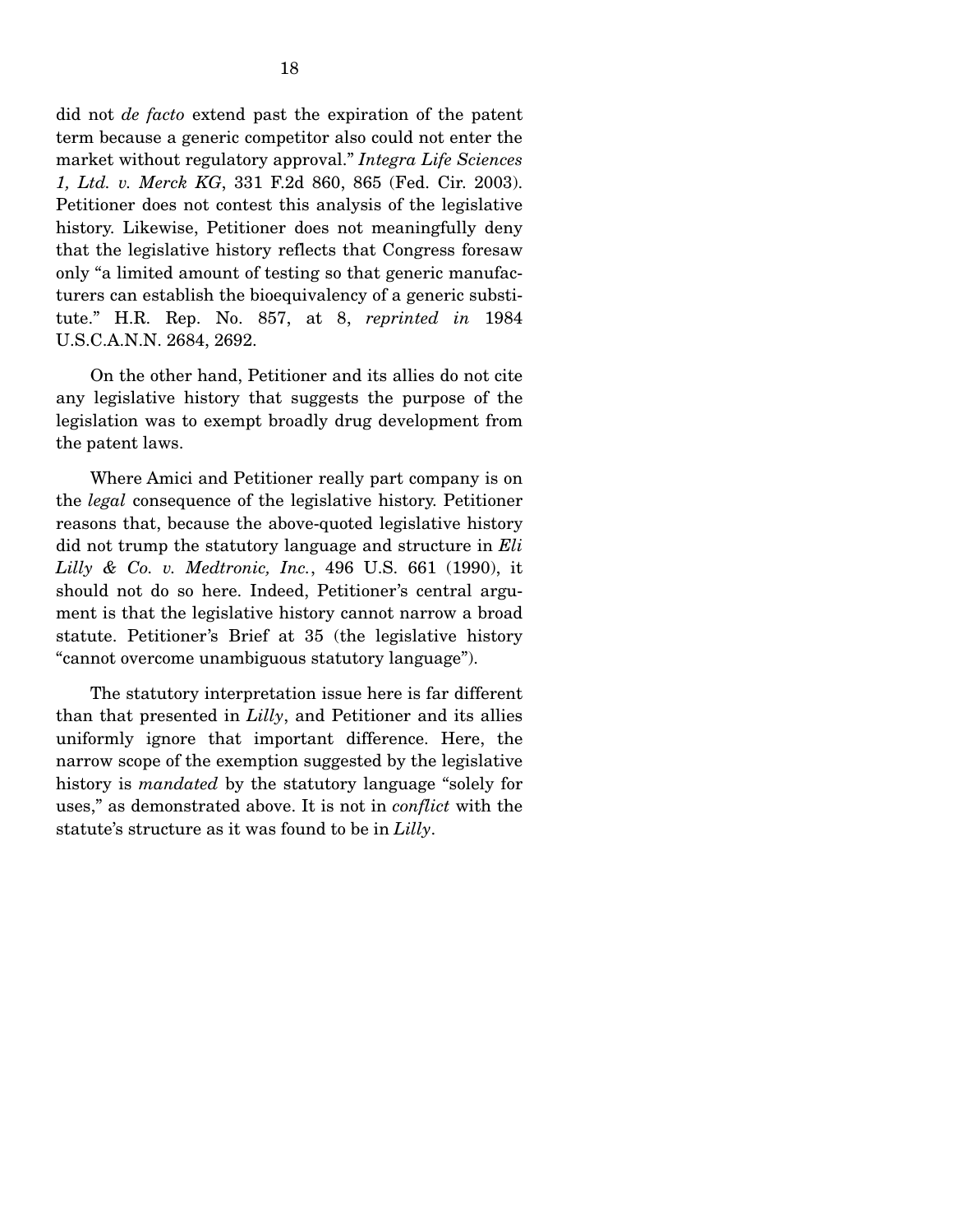In sum, here, both the statutory language and the legislative history support the conclusion that the Section  $271(e)(1)$  exemption is confined to infringing acts "solely" used for the regulatory approvals such as bioequivalency testing. If activities other than bioequivalency testing for generic substitutes fall within some of the broader language of the statute, they must be protected pursuant to standard statutory interpretation principles. However, by its plain terms, activities not used *solely* for regulatory approvals fall outside the exemption because the statute says so. The legislative history reinforces, rather than undermines, this conclusion.

#### **V.**

## **THE EXEMPTION SOUGHT BY PETITIONER WILL SET BACK, NOT ADVANCE, PUBLIC HEALTH**

 The broad infringement exemption sought by Petitioner and its allies will harm public health in the long run, not help it. The far-reaching exemption they seek essentially suspends the patent laws as it relates to the drug research and development process. Indeed, Petitioner goes so far as to suggest that if drug research and development relates to the "safety, efficacy, mechanism of action, pharmacology, or pharmacokinetics" any infringement is cost-free because the FDA is interested in those broad topics. *See* Petitioner's Brief at 276, United States' Brief at 25-26. One of the more candid drug company briefs expressly pleads that "the FDA exemption should be generously interpreted" because to do otherwise would "complicate" the drug development process. Brief of the Amicus Curiae Genentech, Inc. and Biogen Idec., Inc. at 6- 7.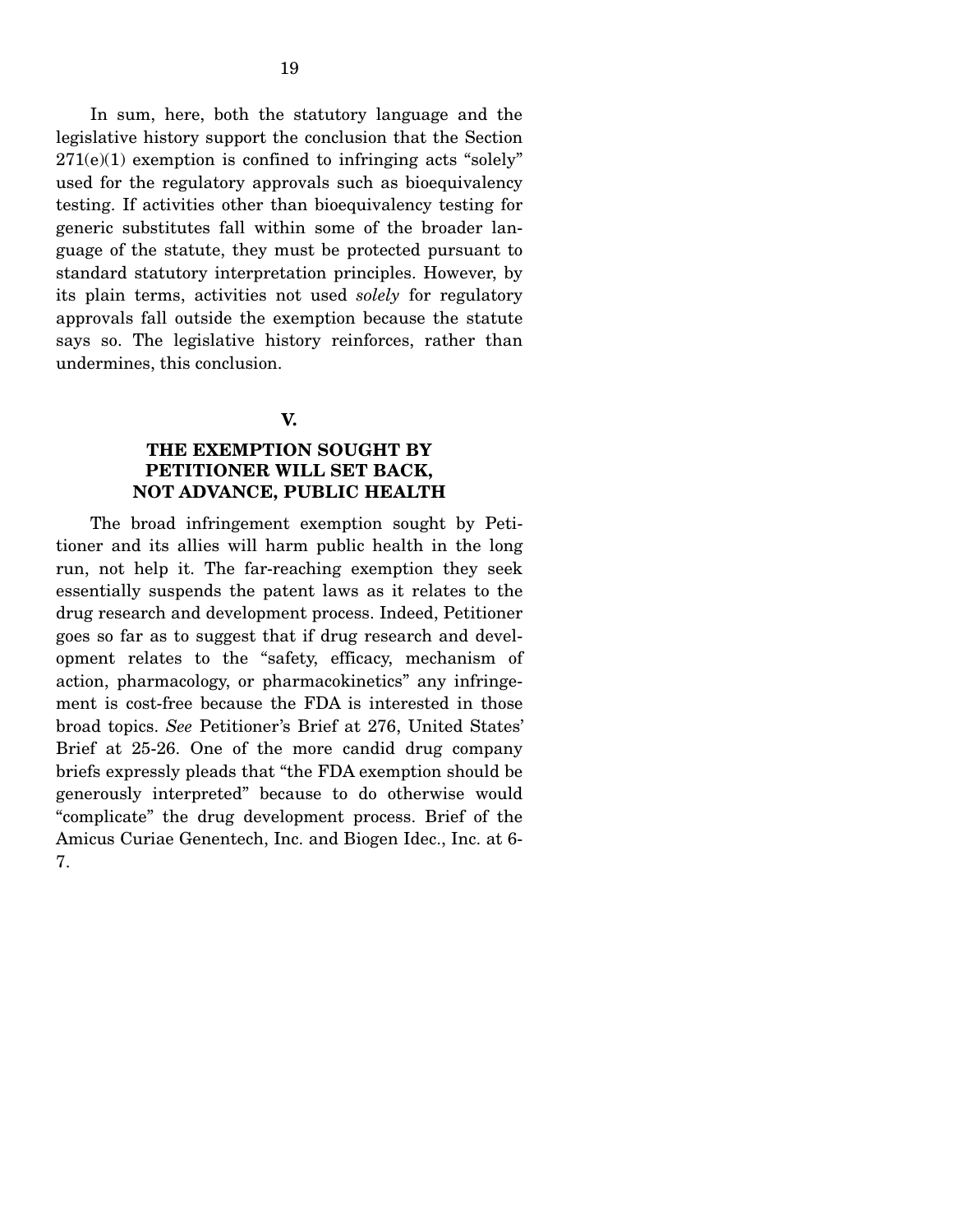While there may be some superficial appeal to the emotional argument that patent rights complicate product development and increase prices, the Constitution and experience teach otherwise. While those with a short-term view see the cost of patent enforcement, those with a longer perspective appreciate the incentives created by patent rights in this field, at least as much as in other fields.

 These truths are especially relevant in the area of drug discovery tools. Modern drug discovery is buoyed by the rising and swelling tide of innovation in the area of research tools. Some tools make the discovery of new drugs and therapies possible. Examples of such tools are technologies that replicate DNA, decode genes, screen candidate drugs, validate targets and provide manufacturing and analytical standards and tests. Other tools enhance the performance of candidate therapeutics or diagnostic products. Examples of these tools include medicinal chemistries and formulations that make whole classes of drugs work better.

 Tools are the common denominator across all possible therapeutic agents – tools are necessary to isolate, analyze, qualify, and optimize every potential drug, and are employed at every stage of the development process. In some cases, a tool is employed to work a permanent improvement to a class of therapeutics. Concerns about preserving the value of tool patents in the face of freeriding by pharmaceutical companies during the term of development are no less implicated where the "tool" is an optimization that is incorporated into a final product that is sold, potentially, years after patents on the tool have expired.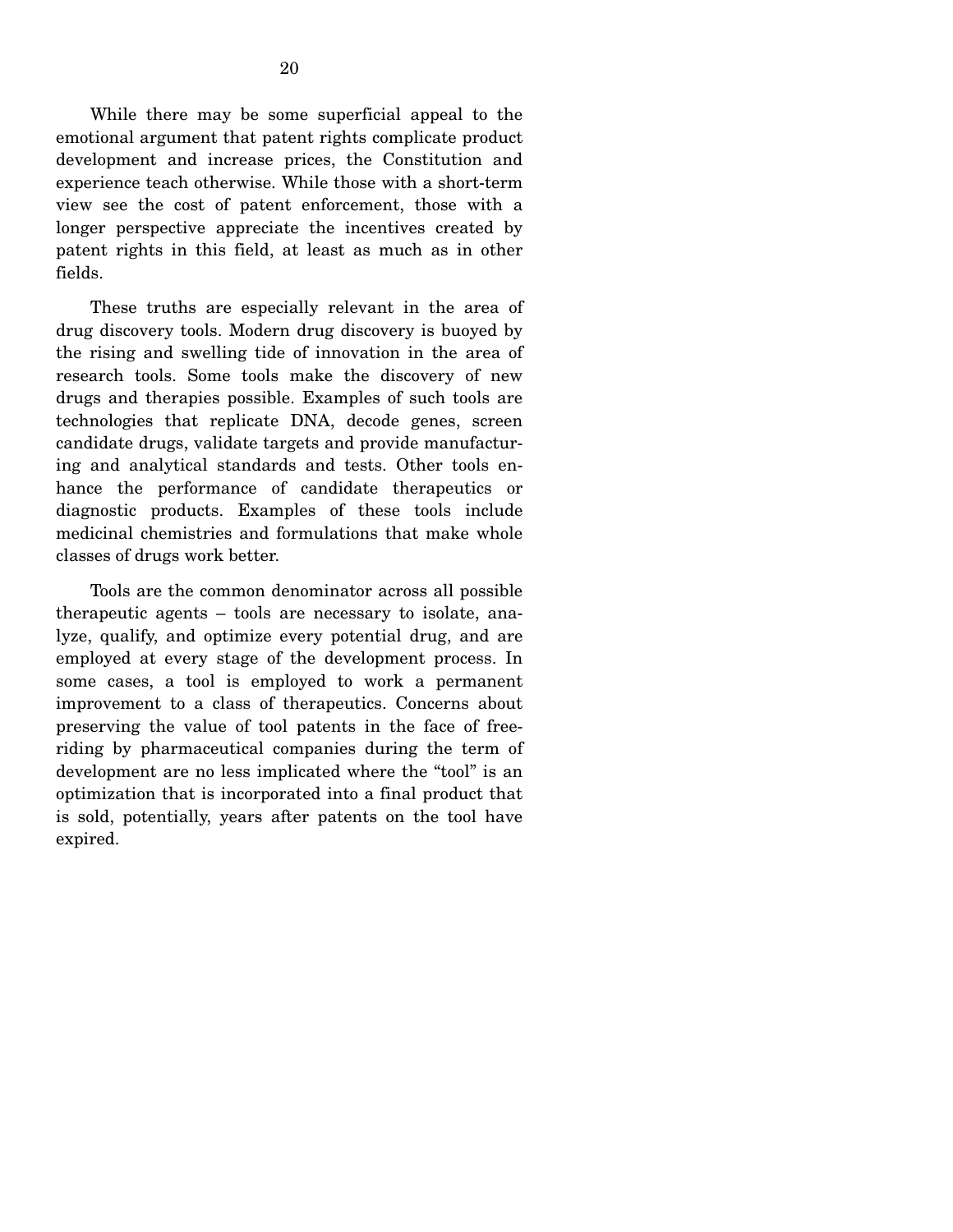If new drugs are the "fish," the research tools are the fishing poles. If the patent-free development of this year's drugs is perceived by some as in their short-term interest, the patent-incentivized development of future research tools is in the interest of our descendants for generations to come.

 One group of commentators explained in stark terms the risk to tool patents posed by an overbroad reading of Section 271(e)(1):

Since there is generally no use for research tools other than in the research and development process and a third party's interest is to use the technology rather than resell it, extension of the  $§ 271(e)(1)$  exemption far upstream in the research-and-development process renders research tool patents essentially unenforceable. Consequently, such staple technologies of biotechnology industry patents as recombinant cells, transgenic animals, or high-throughput screening methods and their uses will be essentially unprotectable, thus erasing the value of much of the biotechnology industry and undercutting incentive for further research in this essential area. Because a biotech company would have no proprietary rights to any FDA-approved commercial product discovered or developed by a third party using its patented research tool, the value of these companies is severely and perhaps fatally undercut.

Kevin E. Noonan, *Paradise Lost: The Uncertain Future Of Research Tool Patents*, 15 No.3 J. Proprietary Rts. 1, 8.

 Petitioner does not deny that research tools are vitally important or even that patent protection is important for such tools. Instead, it focuses its energy attempting to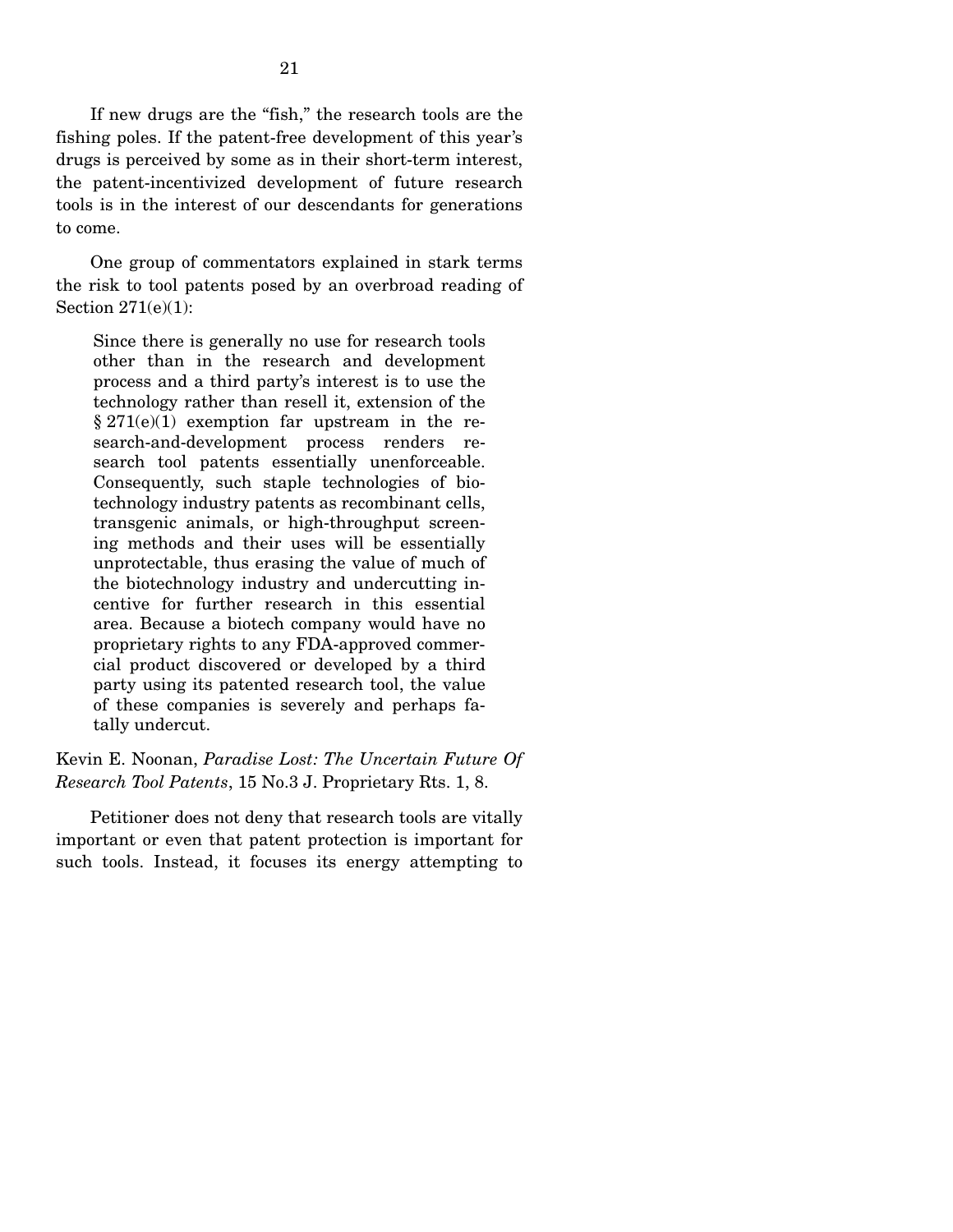persuade this Court that "research tools" are not (strictly speaking) at issue in this case. Petitioner's Brief at 41 ("it bears emphasis that this case does not present the research tool question."). Petitioner's fallback position is that even if the *rules* created by this case impact tool patents, the Court should not let that get in the way of creating the broad exemption they seek. *Id.* ("the possibility of a marginal encroachment on research tool patents has little bearing on whether Congress, in 1984, intended to insulate preclinical experiments from patent infringement claims."); *see also* United States' Brief at 28 (containing an entire section entitled "The Uncertain Status of Patents for Research Tools Under The Exemption Provides No Basis For Artificially Narrowing The Exemption As Applied To Other Patents").

In fact, an overbroad interpretation of Section  $271(e)(1)$ unquestionably creates grave risk for the biotech industry generally and tool patents specifically. Even the champions of a broad exemption raise the possibility of restrictions that this Court could invoke to protect tool patents. For example, Petitioner explains that, under certain circumstances, "a court might conclude that the use of a patented research tool is not 'reasonably related' to the development of information for the FDA." Petitioner's Brief at 43. Petitioner also notes that the "patented invention" covered by Section 271(e) may not be interpreted to include tool patent inventions. *Id.* Likewise, the United States observes that "Congress may not have intended to include research tools within the scope of the affected inventions." United States' Brief at 29.

 Others explain persuasively why these protections should in fact be invoked by this Court to minimize any damage to the biotech community and tool makers; Amici